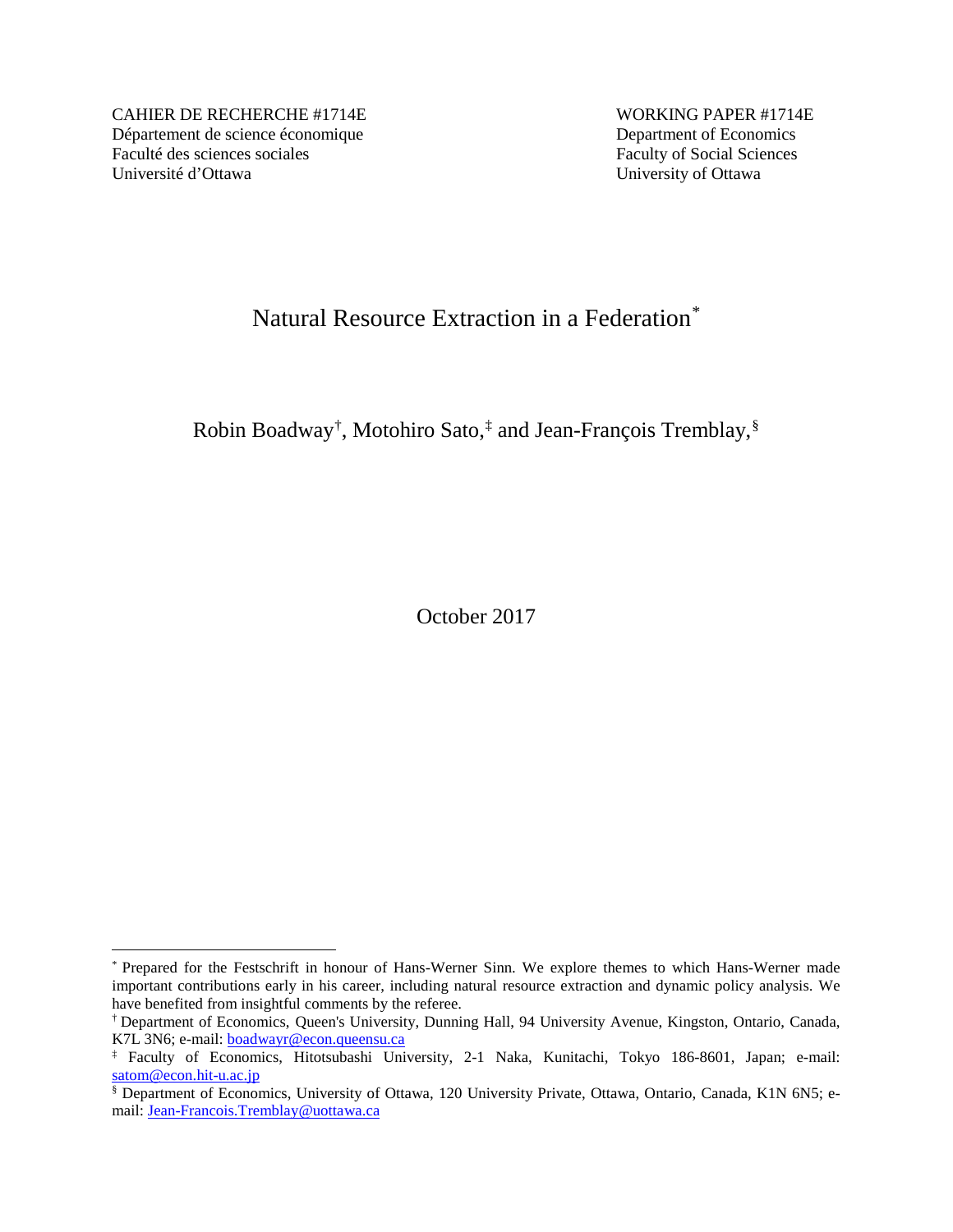# *Abstract*

*We analyze a natural resource extraction problem in a two-region economy with mobile labour. One of the regions produces only manufacturing goods while the other produces agriculture and extracts a nonrenewable natural resource. The manufacturing sector exhibits increasing returns-to-scale if the level of production is sufficiently high. There are multiple equilibrium allocations of labour towards which the economy may converge in the long-run depending on the initial stock of natural resource and the initial distribution of labour. Under decentralized resource management, there is a tendency to over-extract the resource relative to the constrained federal optimum, which tends to enlarge the set of initial conditions under which the economy converges to the low-income equilibrium. The optimal path of extraction from the perspective of the federation satisfies a modified Hotelling's rule that takes into account the impact of resource extraction on manufacturing production.*

**Key words:** *Natural resource extraction, decentralization, inter-regional mobility.*

**JEL Classification**: H70, Q32, Q33.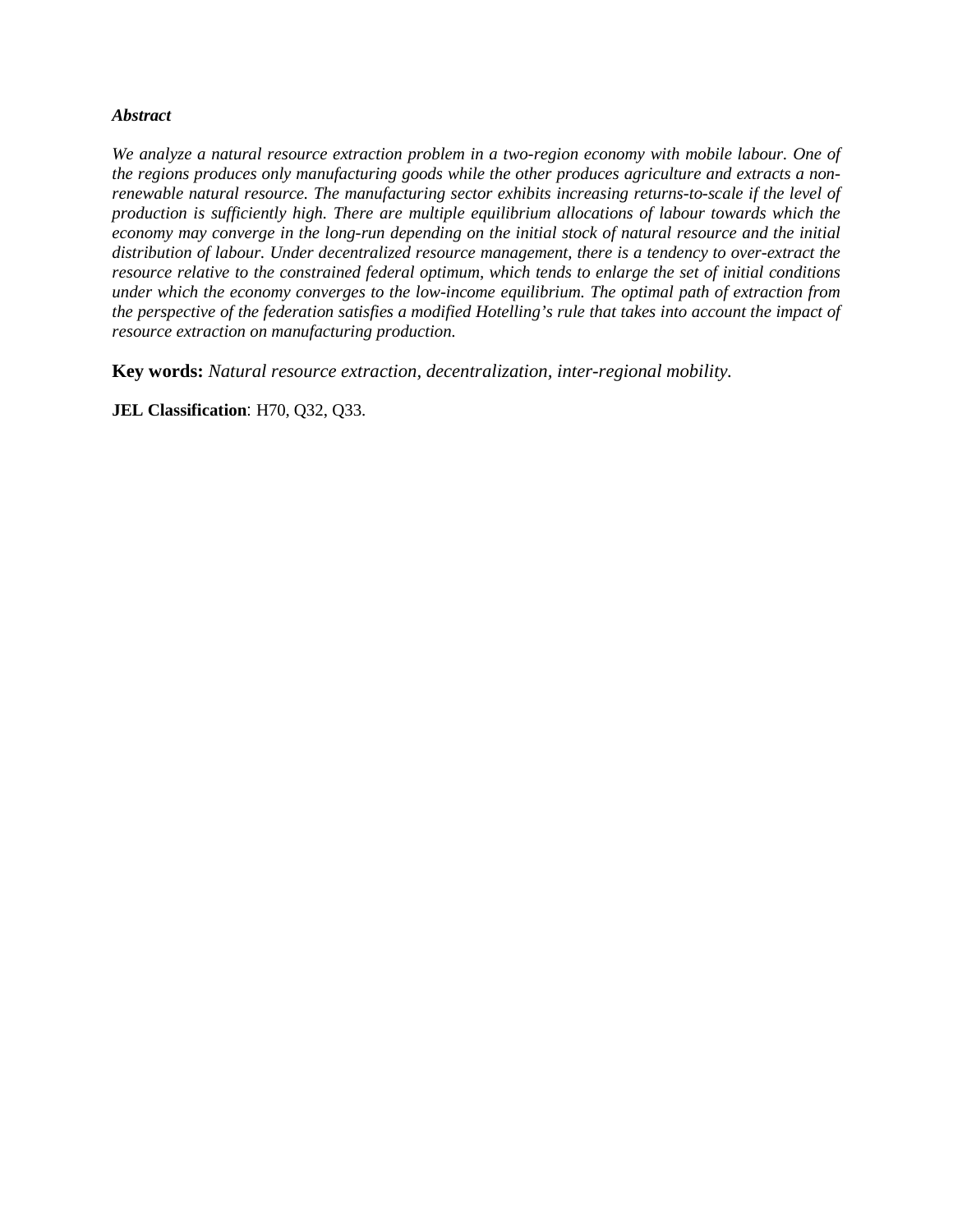## 1. Introduction

It is well-known that increases in a country's resource wealth do not necessarily translate into sustained growth and higher living standards (e.g. Sachs and Warner, 2001; van der Ploeg, 2011). Natural resource wealth can turn into a curse if resource extraction results in a reallocation of production factors away from sectors with high productivity growth, or if the rents derived from non-renewable resource exploitation are not optimally invested in other productive assets such as public infrastructure. In this paper, we examine how the potential for a resource curse may be exacerbated in a federal setting with decentralized natural resource management and inter-regional labour mobility.

There are various mechanisms by which natural resource exploitation can have a negative impact on aggregate production. Krugman (1987; 1991) and Sachs and Warner (1999) examined how a resource boom can lower aggregate productivity growth by attracting factors of production away from sectors where production involves learning-by-doing or increasing returns-to-scale. Sachs and Warner (2001) provide empirical evidence consistent with this explanation of the resource curse. Corden and Neary (1982) showed how a resource boom may reduce the competitiveness of traded-goods sectors by inducing a real appreciation, ultimately leading to lower aggregate production. A vast literature, recently surveyed by van der Ploeg (2011), has examined how natural resource exploitation may reduce aggregate growth because of rent-seeking behaviour, corruption and conflict. Our analysis focuses on additional sources of inefficiencies that can arise because of decentralization in the management of natural resource exploitation. Our paper is related to Raveh (2012) who examined how labour mobility might alleviate Dutch disease effects in a federal setting, although his analysis focuses mainly on tax competition incentives.

Our analysis is also related to the fiscal federalism literature that focuses on efficiency in the allocation of labour across regions (e.g. Flatters, Henderson and Miezskowski, 1973; Boadway and Flatters, 1982, Gordon, 1983; Albouy, 2012), and on the existence of multiple equilibrium allocations of labour in the presence of agglomeration effects (e.g. Mitsui and Sato, 2001; Baldwin and Krugman, 2004; Bucovetsky, 2005). We contribute to this literature by introducing a dynamic non-renewable resource extraction problem in a federal setting with labour mobility.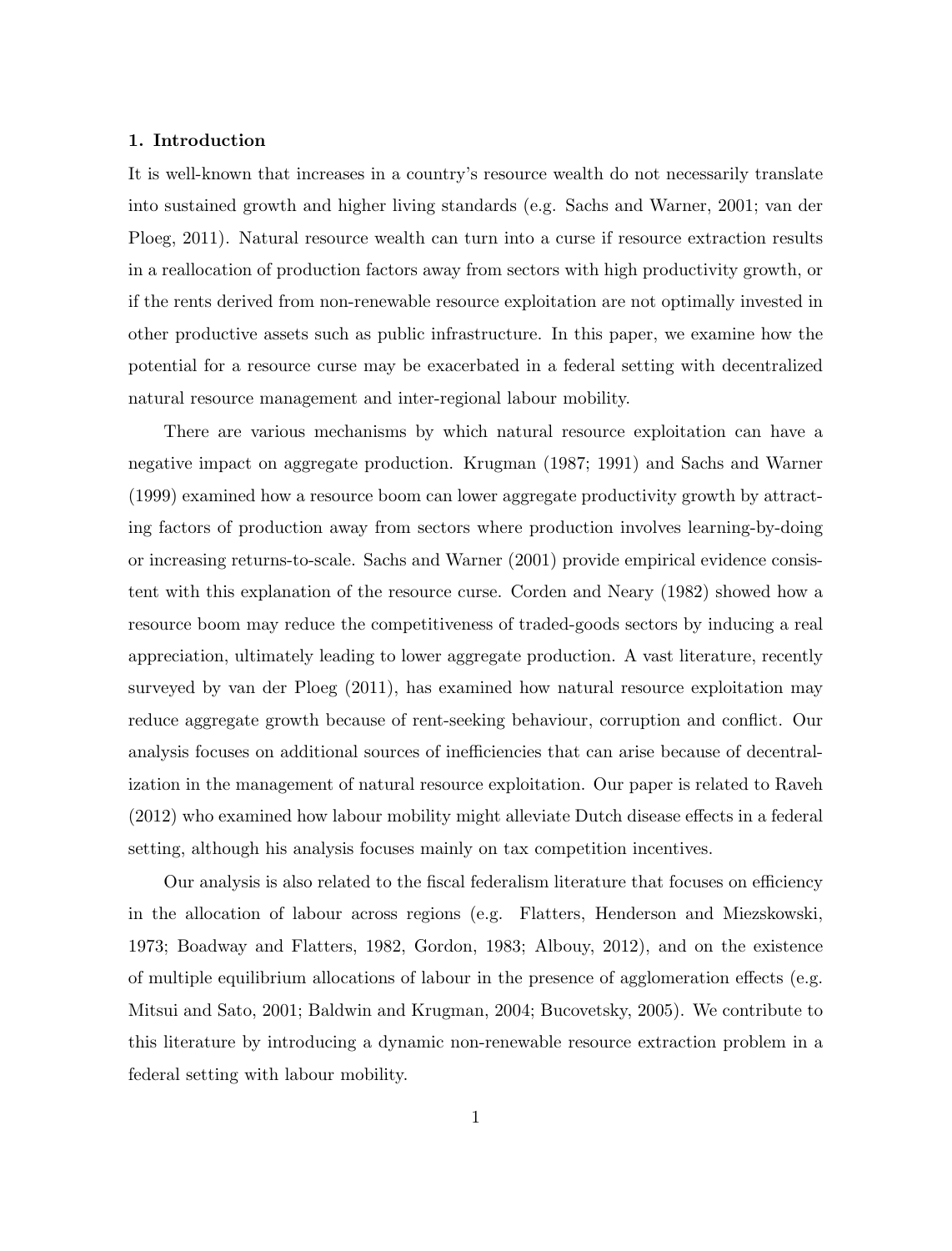We consider a dynamic two-region model with a natural resource sector, a manufacturing sector and an agricultural sector. The manufacturing sector is located in one region whereas the natural resource and agricultural sectors are located in the other. The manufacturing sector exhibits increasing returns-to-scale and requires public infrastructure provided by the regional government. The rate of extraction of the non-renewable resource is controlled by the government of the resource region. There is labour mobility across regions, although migration requires time so per capita incomes are only gradually equalized across regions. In this setting, the analysis shows that there are multiple equilibrium allocations of labour towards which the economy may converge in the long-run. Initial conditions with respect to the stock of resources and the allocation of labour across regions determines the equilibrium towards which the economy will converge. An increase in the price of the natural resource or a decrease in the share of resource rents captured by producers tend to shrink the set of initial conditions under which the economy converges to the high-income equilibrium. Under decentralization, the extraction decision of the government of the resource region is distorted relative to the constrained federal optimum, which tends to make convergence to the inefficient long-run equilibrium more likely. We derive a modified Hotelling rule for optimal resource extraction that takes into account the fact that resource extraction shifts labour away from the manufacturing sector thereby diluting the gains from economies of scale.

#### 2. The Model

There are two regions  $M$  and  $R$ , each specializing in different types of production. Region M produces manufacturing goods using one of two possible technologies: a traditional one with constant returns to scale or a modern one with increasing returns. The modern technology requires public infrastructure and is only adopted if the manufacturing sector reaches a minimum size. Public infrastructure is provided by the regional government and is financed with a labour income tax. Manufacturing goods are tradable. In region  $R$ , there is an agricultural sector that operates under a constant returns technology, as a well as a natural resource sector.<sup>1</sup> Agricultural output is tradable across regions but non-tradable internationally. The natural resource is non-renewable and all resource production is sold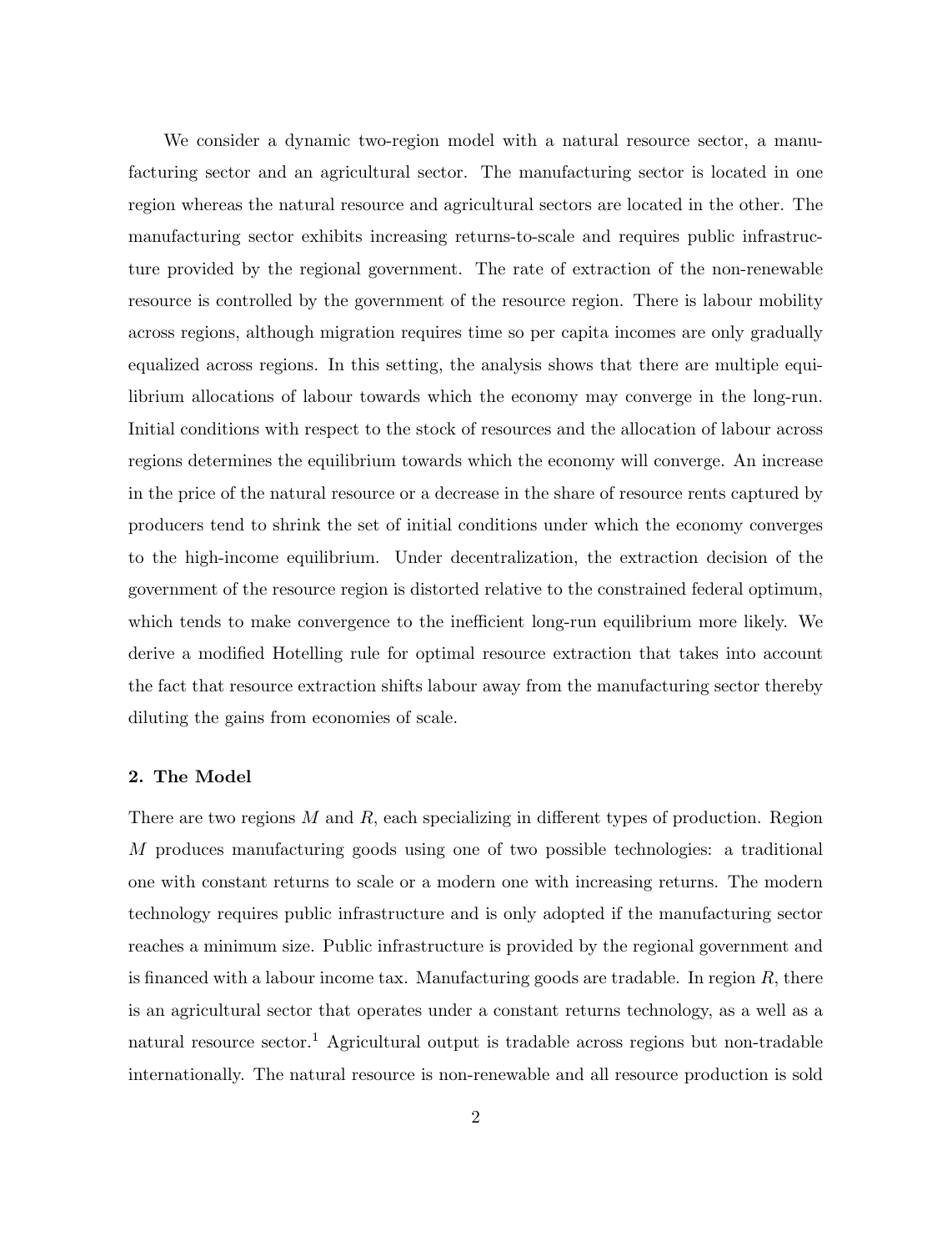on international markets. Resource extraction is controlled by the government of region R, for example, by issuing permits. The economy is assumed to be small so manufacturing goods and natural resources are sold at given world prices. There is imperfect interregional mobility in the sense that a reallocation of labour across regions requires time. However, labour is perfectly mobile between the traditional and modern technology in region M and between agriculture and natural resources in region R.

# Manufacturing Sector in Region M

The production structure in manufacturing follows that found in Krugman (1991), Sachs and Warner (1999) and Murphy, Shleifer and Vishny (1989). Under the traditional technology, manufacturing production at time t is  $\tilde{X}_t = \mu L_t^M$ , where  $L_t^M$  is the amount of labour in region M. With perfect competition in the labour market and the price of manufacturing goods normalized to unity, the wage rate of workers under the traditional technology equals the marginal product of labour, i.e.  $\tilde{w}_t^M = \mu$ .

Under the modern technology, final manufacturing goods  $X_t$  are produced using a continuum of intermediate goods as inputs according to

$$
X_t = \left(\int^{N_t} \left(x_t^i\right)^\sigma di\right)^\frac{1}{\sigma} G_t^\alpha \tag{1}
$$

where  $x_t^i$  is the *i*th intermediate good. The range of intermediate goods spans the interval  $[0, N_t]$ , and the number of producers  $N_t$  is determined endogenously.  $G_t$  is the level of public infrastructure provided in region M, and  $0 < \sigma, \alpha < 1$ . There is monopolistic competition among producers of intermediate goods and instantaneous free entry.

Demand for intermediate goods at time  $t$  will solve:

$$
\max_{\{x_t^i\}} \quad \left(\int^{N_t} \left(x_t^i\right)^\sigma di\right)^{\frac{1}{\sigma}} G_t^\alpha - \int^{N_t} p_t^i x_t^i di
$$

where  $p_t^i$  is the price of the *i*th intermediate good. The solution to this problem gives:

$$
x_t^i = \left(\int^{N_t} \left(x_t^i\right)^{\sigma} dt\right)^{\frac{1}{\sigma}} G_t^{\frac{\alpha}{1-\sigma}} \left(p_t^i\right)^{\frac{-1}{1-\sigma}} \tag{2}
$$

Thus, the demand for  $x_t^i$  is increasing in infrastructure  $G_t$  and decreasing in price  $p_i$ .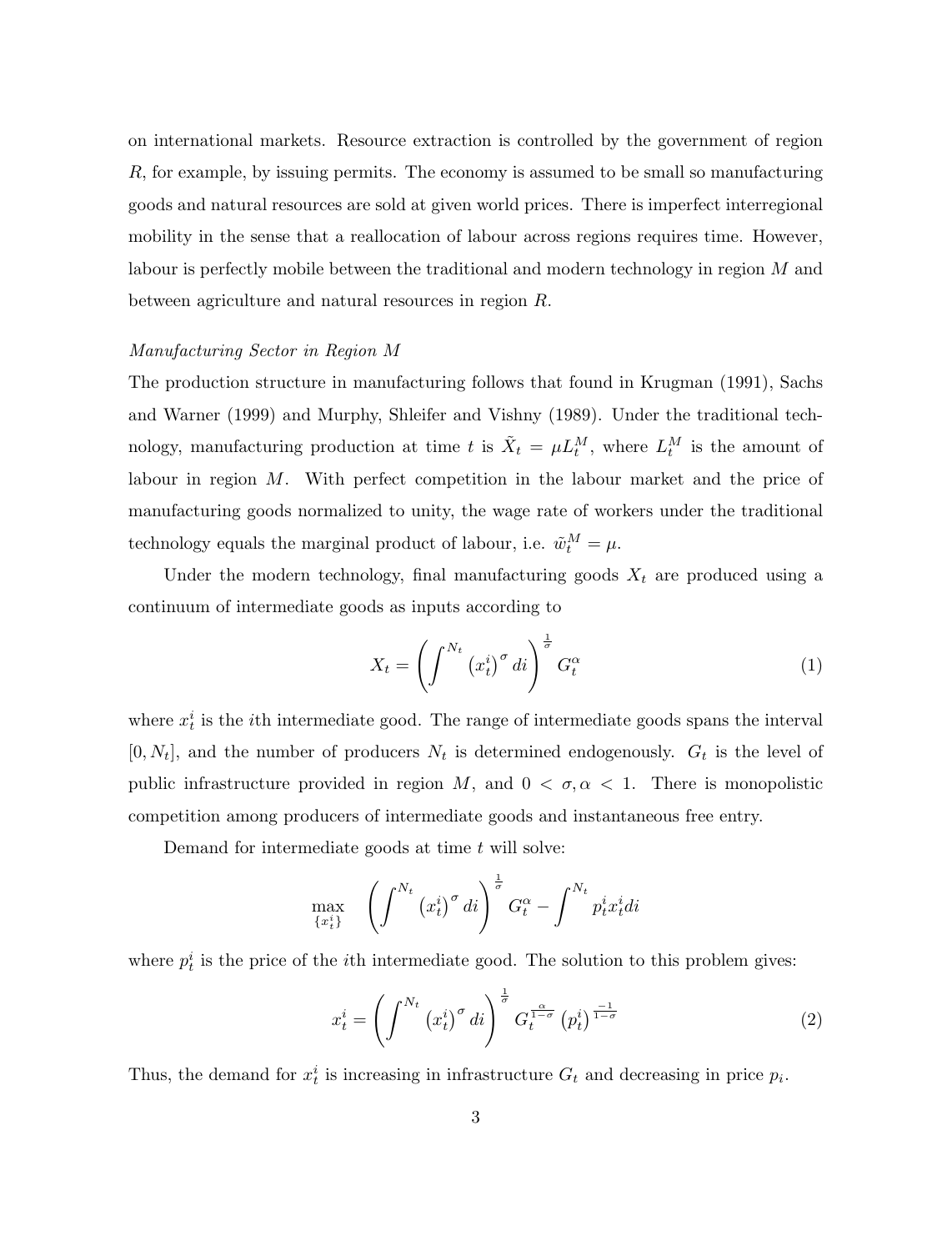The production of intermediate goods uses only labour. The amount of labour required to produce  $x_t^i$  units of intermediate good i is:

$$
\ell_t^i = ax_t^i + b \tag{3}
$$

Given the presence of the fixed cost  $b$ , average costs in the production of each intermediate goods are declining. The problem of intermediate goods producers is  $\max_{\{p^i_t\}} \quad p^i_t x^i_t - w^M_t \ell^i_t,$ where  $w_t^M$  is the wage rate. Using (2) and (3) to substitute for  $x_t^i$  and  $\ell_t^i$ , and noting that producers take  $\int_{0}^{N_t} (x_t^i)^\sigma dt$  as given, the solution to this problem yields:

$$
p_t^* = \frac{a}{\sigma} w_t^M \tag{4}
$$

All intermediate goods have the same equilibrium price and therefore  $x_t^i = x_t$  and  $\ell_t^i = \ell_t$ for all *i*. Using (3) and (4), the profit of each intermediate good producer  $\pi_t$  is:

$$
\pi_t = p_t x_t - w_t \ell_t = \left(\frac{1 - \sigma}{\sigma} a x_t - b\right) w_t^M
$$

Free entry of intermediate good producers implies that profits are zero, leading to:

$$
x_t = \overline{x} = \frac{\sigma}{1 - \sigma} \cdot \frac{b}{a} \tag{5}
$$

With the manufacturing sector producing under the modern technology, equilibrium in the labour market is such that total demand for labour by intermediate good producers equals total labour supply in region M, i.e.  $L_t^M = N_t(a\overline{x} + b) = N_t(b/1 - \sigma)$ . Therefore, the number of intermediate good producers at time  $t$  is:

$$
N_t = \frac{1 - \sigma}{b} L_t^M \tag{6}
$$

Substituting (4) and (6) in (2), using  $x_t^i = \overline{x}$  and solving for the wage rate, we get:

$$
w_t^M(L_t^M, G_t) = DG_t^{\alpha} (L_t^M)^{\frac{1-\sigma}{\sigma}} \quad \text{where} \quad D \equiv \frac{\sigma}{a} \left( \frac{1-\sigma}{b} \right)^{\frac{1-\sigma}{\sigma}} \tag{7}
$$

Thus, the wage rate is increasing in the size of the labour force, reflecting economies of scale in production. Since the level of production of each intermediate good is fixed, an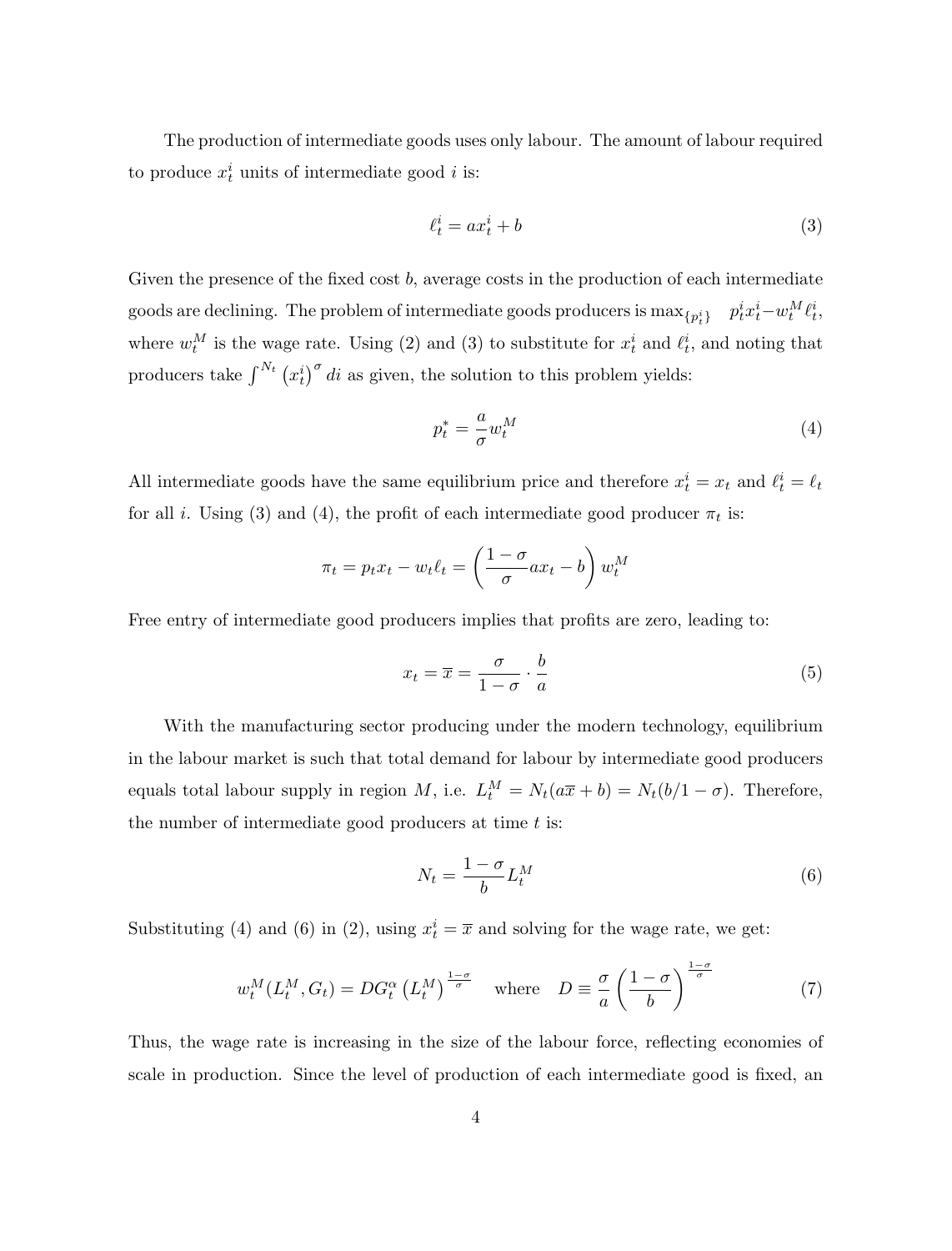increase in the size of the labour force results in an increase in the variety of intermediate goods. In turn, given that intermediate goods are complementary in the production of final goods, an increase in the variety of intermediate goods raises the productivity of all intermediate goods in final goods production. Higher productivity raises the price of intermediate goods and the wage rate.

With  $x_t^i = \overline{x}$ , final goods production is:

$$
X_t = \left(N_t \overline{x}^{\sigma}\right)^{\frac{1}{\sigma}} G_t^{\alpha} = \left(\frac{1-\sigma}{b}\right)^{\frac{1}{\sigma}} \overline{x} G_t^{\alpha} \left(L_t^M\right)^{\frac{1}{\sigma}} = DG_t^{\alpha} \left(L_t^M\right)^{\frac{1}{\sigma}} = w_t^M (L_t^M, G_t) L_t^M \tag{8}
$$

Final goods production equals total wages, and therefore, profits of final goods producers equal zero, as do those of intermediate goods producers. Producers in the final goods sector take as given the number of varieties of intermediate goods. From their perspective, production exhibits constant returns to scale. As a result, the costs of purchasing intermediate goods in equilibrium fully exhaust the value of production. Since intermediate goods production uses only labour, the value of final goods will be equal to total wages.

The government in region M levies a wage tax at rate  $\tau_M$  to finance investment in public infrastructure. Assume for simplicity that government current expenditures are restricted to equal current revenues. Then, the government budget constraint is  $G_t$  =  $\tau_M w_t^M L_t^M = \tau_M X_t$ . Using this, (7) and (8) can be rewritten as:

$$
w_t^M = D^{\frac{1}{1-\alpha}} \tau_M^{\frac{\alpha}{1-\alpha}} \left( L_t^M \right)^{\gamma}, \quad \text{and} \quad X_t = D^{\frac{1}{1-\alpha}} \tau_M^{\frac{\alpha}{1-\alpha}} \left( L_t^M \right)^{\gamma+1} \tag{9}
$$

where  $\gamma \equiv 1/(\sigma(1-\alpha)) - 1$ . Since  $0 < \alpha, \sigma < 1$ , we have  $\gamma > 0$ , so  $w_t^M$  will increase with  $L_t^M$ , and  $X_t$  is convex in  $L_t^M$ . As well, we assume that  $\gamma < 1$ .

The technology used in manufacturing production in region  $M$  will be the one under which the productivity of workers is highest, which in turn depends on the scale of production. Thus, we have the following:

Lemma 1: Manufacturing production will operate under the modern technology if

$$
(1 - \tau_M)w_t^M = K\left(L_t^M\right)^\gamma \ge \mu, \quad \text{where} \quad K \equiv (1 - \tau_M)D^{\frac{1}{1 - \alpha}}\tau_M^{\frac{\alpha}{1 - \alpha}} \tag{10}
$$

Let  $\widehat{L}_t^M = \widehat{L}^M(\tau_M)$  be the size of the labour force in region M at which the condition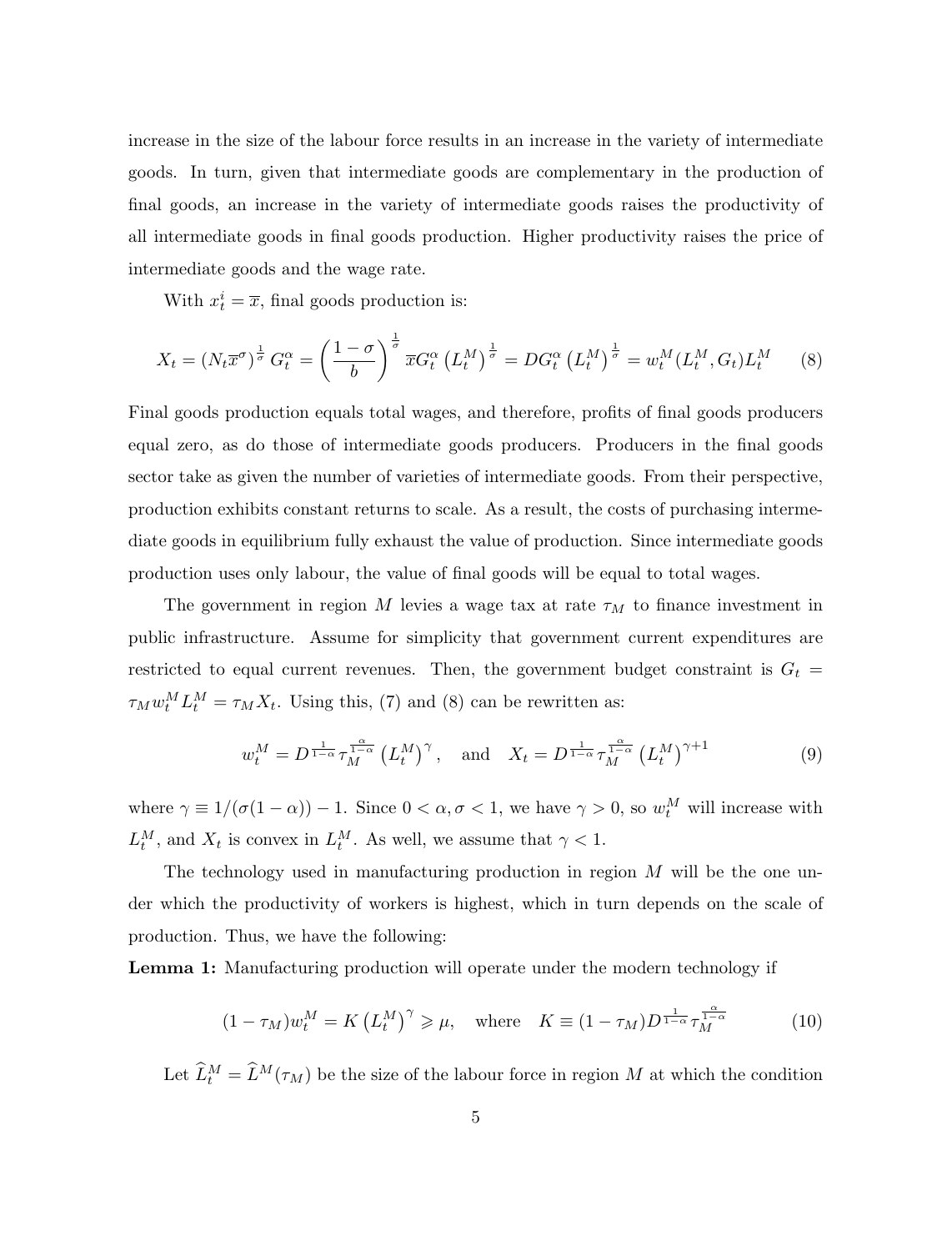above holds with equality.<sup>2</sup> The after-tax income of residents in region  $M$  is therefore:

$$
I_t^M(L_t^M, \tau_M) = \begin{cases} \mu & L_t^M < \widehat{L}_M \\ K (L_t^M)^\gamma & \text{if} \end{cases}
$$
 (11)

Since  $\gamma < 1$ ,  $I_t^M$  is concave in  $L_t^M$  for  $L_t^M > \tilde{L}_M$ . Note that if the manufacturing sector operates under the traditional technology, no infrastructure is needed so the wage tax rate is zero. The level of after-tax income in region M as a function of the size of the labour force is illustrated by the curve  $I_t^M$  in Figure 1.

## Agricultural Sector in Region R

Labour supply in region R,  $L_t^R$ , is divided between employment in agriculture,  $L_t^A$ , and natural resources,  $L_t^N$ . Total population is normalized to 1, so  $1 - L_t^M = L_t^R = L_t^A + L_t^N$ . Production of agricultural output  $A_t$  exhibits constant returns to scale according to:

$$
A_t = L_t^A = L_t^R - L_t^N.
$$

Residents of both regions derive utility from agricultural goods and manufacturing goods according to  $u_t^j = X_t^j + v\left(A_t^j\right)$  $\left(\begin{matrix}j\\t\end{matrix}\right)$ , with  $v'\left(A_t^j\right)$  $\left(\begin{smallmatrix}j\t\end{smallmatrix}\right) > 0, \ v''\left(A^j_t\right)$  $\begin{pmatrix} i \\ t \end{pmatrix}$  < 0 and  $v'(0) \rightarrow \infty$ , for  $j = M, R$ . Let  $w_t^A$  denote the wage rate in the agricultural sector. It will be equal to the price of agricultural goods  $P_t^A$ . The budget constraint of consumers in region j can be written as  $X_t^j + P_t^A A_t^j = I_t^j$  where  $I_t^j$  $t_t^j$  denotes disposal income in region j. Utility maximization yields equal per capita consumption of agricultural goods in each region satisfying  $P_t^A = v'(A_t^*)$ , and therefore:

$$
w_t^A = v'(A_t^*) = v'(L_t^R - L_t^N)
$$
\n(12)

For convenience, we assume that  $v(A_t) = H \ln(A_t)$  with  $H > 0$ , so  $v'(A_t) = H/A_t$ . Since per capita consumption of agricultural goods will be equalized across regions, the migration equilibrium will not depend on agricultural output.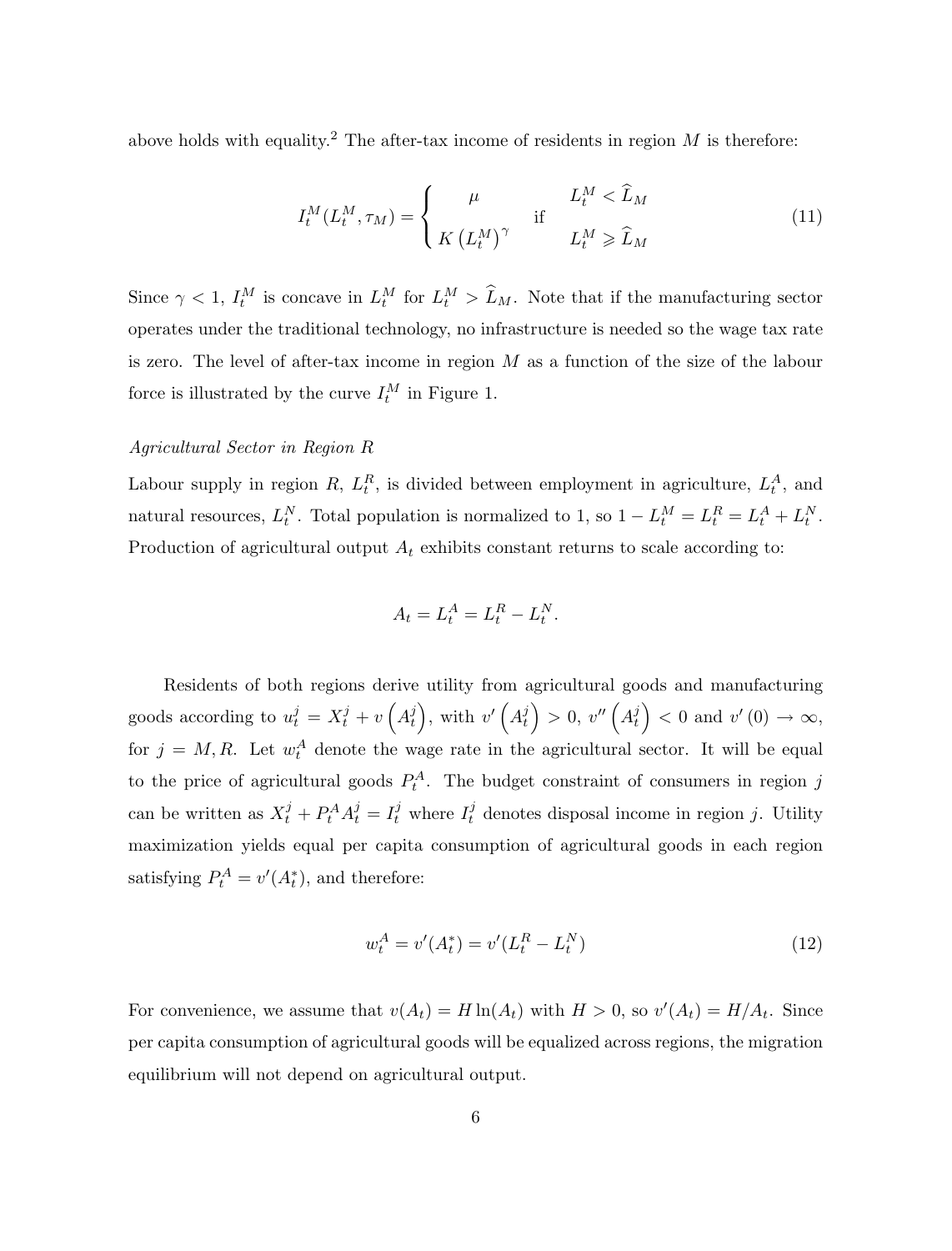#### Natural Resource Sector in Region R

The extraction of natural resources uses labour and manufacturing goods as inputs. The process is assumed to require a fixed amount of labour  $L_t^N$  per unit of extraction  $Z_t$ , so  $L_t^N = Z_t$ , and an amount of the manufacturing good that depends on the remaining stock of the resource according to:

$$
X_t^N = \phi(S_t) Z_t \equiv C(S_t, Z_t)
$$

where  $S_t$  denotes the stock of natural resources at time t,  $\phi'(S_t) < 0$  so the cost of extraction increases as the stock is depleted, and  $\dot{S}_t = -Z_t$ <sup>3</sup>.

Let  $P_t^N$  denote the unit price of the natural resource. We assume that it increases exogenously over time at a constant rate. Since labour is freely mobile between the agricultural and natural resource sectors, both located in region  $R$ , the wage rate in the natural resource sector will equal that in the agricultural sector, so the wage rate in region R is given by  $w_t^R = w_t^A$ . The rent generated from the extraction of natural resources  $\Pi_t$  is:

$$
\Pi_t = P_t^N Z_t - w_t^R L_t^N - \phi(S_t) Z_t = P_t^N Z_t - w_t^R Z_t - \phi(S_t) Z_t \tag{13}
$$

 $\Pi_t$  will be shared between labour in region R and resource producers as specified below.

#### 3. Equilibrium under Decentralization

In this section, we characterize the level of infrastructure investment, the level of natural resource extraction and the allocation of labour under decentralization. In setting their policies, we assume for simplicity that regional governments take as given the allocation of labour across regions. They do not foresee the impact of their policies on migration. Considering forward-looking governments with respect to migration would complicate the analysis considerably without adding much insight. Our main objective is to examine the distortion in the extraction rate chosen by the region  $R$  government relative to that which is optimal from the perspective of the federation. The extraction rate will be distorted because the resource region has no incentive to take into account the impact of resource extraction on labour productivity in the manufacturing region. If we assumed that the government of the resource region took into account the impact of its policy on labour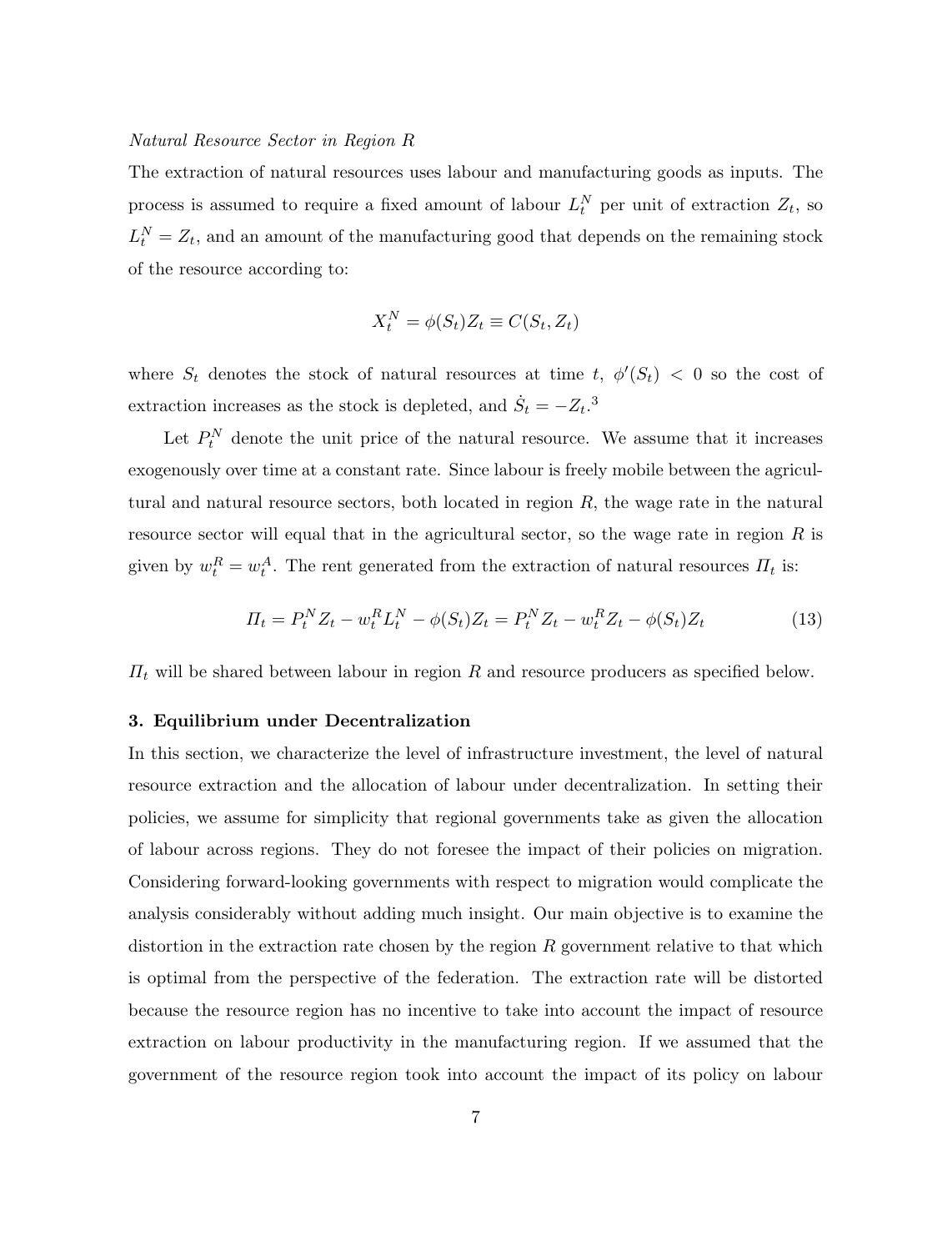allocation, the distortion would be amplified. The government of region  $R$  does however anticipate the impact of resource extraction on resource depletion.

# Infrastructure Investment in Region M

Regional governments choose their policies to maximize total after-tax income in the current period.<sup>4</sup> If the manufacturing sector uses the modern technology, the problem of the region M government, using (9) and  $\gamma = 1/(\sigma(1-\alpha)) - 1$  is:

$$
\max_{\tau_M} \quad (1 - \tau_M) w_t^M L_t^M = (1 - \tau_M) D^{\frac{1}{1 - \alpha}} \tau_M^{\frac{\alpha}{1 - \alpha}} \left( L_t^M \right)^{\frac{1}{\sigma (1 - \alpha)}}
$$

The solution to this problem gives  $\tau_M^* = \alpha$ , so the optimal tax rate is independent of the allocation of labour. Using the government budget constraint, we have  $G_t^* = \alpha X_t$ .

# Natural Resource Extraction in Region R

The region R government values equally rents to labour and to producers, who are also assume to be residents of region  $R$ , and sets the extraction level to maximize the discounted flow of total regional income anticipating the impact of extraction on the natural resource stock. Using  $(12)$  and  $(13)$ , period-t income is:

$$
Y_t^R = w_t^R L_t^R + \Pi_t = P_t^N Z_t - \phi(S_t) Z_t + v'(L_t^R - Z_t)(L_T^R - Z_t)
$$
\n(14)

Using  $v'(A_t) = H/A_t = H/(L_t^R - Z_t)$  and  $\dot{S}_t = -Z_t$ , the Lagrangian of the government problem is:

$$
\mathcal{L}(Z_t, S_t) = \int e^{-\rho t} \left[ P_t^N Z_t - \phi(S_t) Z_t + H \right] dt - \int \lambda_t [Z_t + \dot{S}_t] dt \tag{15}
$$

Assumption  $v'(A_t) = H/A_t$  implies that income in the agricultural sector is independent of the allocation of labour. Noting that

$$
\int \lambda_t [Z_t + \dot{S}_t] dt = \int \lambda_t Z_t dt + \int \lambda_t \dot{S}_t dt = \int \lambda_t Z_t dt + \lambda_t S_t \mid_0^\infty - \int \dot{\lambda}_t S_t dt \tag{16}
$$

and using the transversality condition  $\lambda_t S_t |_{0}^{\infty} = 0$ , (15) can be rewritten as:

$$
\mathcal{L}(Z_t, S_t) = \int e^{-\rho t} \left[ P_t^N Z_t - \phi(S_t) Z_t + H \right] dt - \int \lambda_t Z_t dt + \int \dot{\lambda}_t S_t dt
$$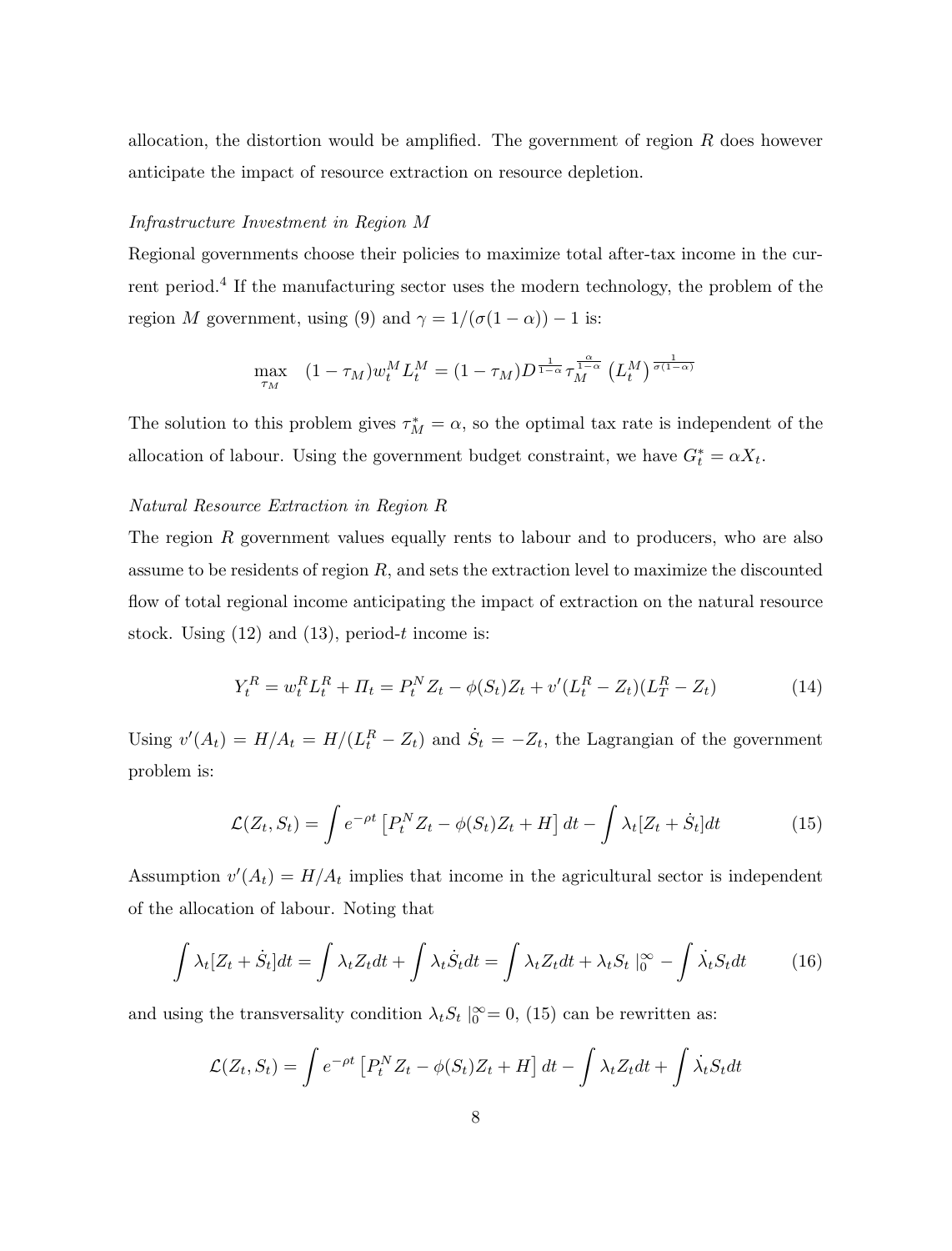The first-order conditions are:

$$
\frac{\partial \mathcal{L}}{\partial Z_t} = e^{-\rho t} \left[ P_t^N - \phi(S_t) \right] - \lambda_t = 0 \tag{17}
$$

$$
\frac{\partial \mathcal{L}}{\partial S_t} = -e^{-\rho t} \phi'(S_t) Z_t + \dot{\lambda}_t = 0 \tag{18}
$$

From (17), the discounted increase in income resulting from higher extraction equals the shadow value of one unit of the resource. Equivalently, the marginal value of extracting one more unit of resource now is set equal to the shadow value of a unit of stock. By (18), the stock of natural resources evolves such that the discounted increase in the cost of extraction equals the change in the shadow value of a unit of stock. Let  $Z^*(P_t^N, S_t)$ denote the solution to this problem. Using  $Z^*(P_t^N, S_t)$ , total income in region R equals:

$$
Y_t^{R^*} = P_t^N Z_t^* - \phi(S_t) Z_t^* + H \equiv Y^{R^*} (P_t^N, S_t)
$$
\n(19)

To provide additional interpretation for the solution of the government problem in region R, combine (17), (18) and (19) to derive a version of Hotelling's rule:<sup>5</sup>

$$
\frac{\dot{Y}_z^{R,t}}{Y_z^{R,t}} = \rho + \frac{C_s(S_t, Z_t)}{Y_z^{R,t}}
$$
\n(22)

Eq. (22) indicates that, on the chosen extraction path, the rate of change in the net benefits of extracting the resource from the perspective of region R equals the rate of time preference plus the effect of depleting the resource stock on the cost of extraction.

A proportion  $0\leqslant \theta \leqslant 1$  of the rent is assumed to be taxed by the regional government and shared equally among labour located in region R. The remaining proportion  $1 - \theta$ accrues to resource producers. The parameter  $\theta$  is assumed to be determined exogenously. Note that our results do not require that producers capture part of the rent. They will hold in the special case where  $\theta = 1$  so the entire rent is captured by labour. The per capita income of the resident workers in region  $R$  is:

$$
I_t^R = w_t^R + \theta \frac{\Pi_t}{L_t^R} = (1 - \theta)v'(L_t^R - Z_t) + \frac{\theta}{L_t^R} Y^R(P_t^N, S_t)
$$

where the last equality follows from  $\Pi_t = Y_t^R - w_t^R L_t^R$  by (13) and (19) and  $w_t^R =$  $v'(L_t^R - Z_t)$  by (12). Using  $v'(A_t) = H/(L_T^R - Z_t)$ , this expression for  $I_t^R$  can be written:

$$
I_t^R = (1 - \theta) \frac{H}{1 - L_t^M - Z(P_t^N, S_t)} + \frac{\theta}{1 - L_t^M} Y^R(P_t^N, S_t) \equiv I^R(1 - L_t^M, P_t^N, S_t, \theta) \tag{23}
$$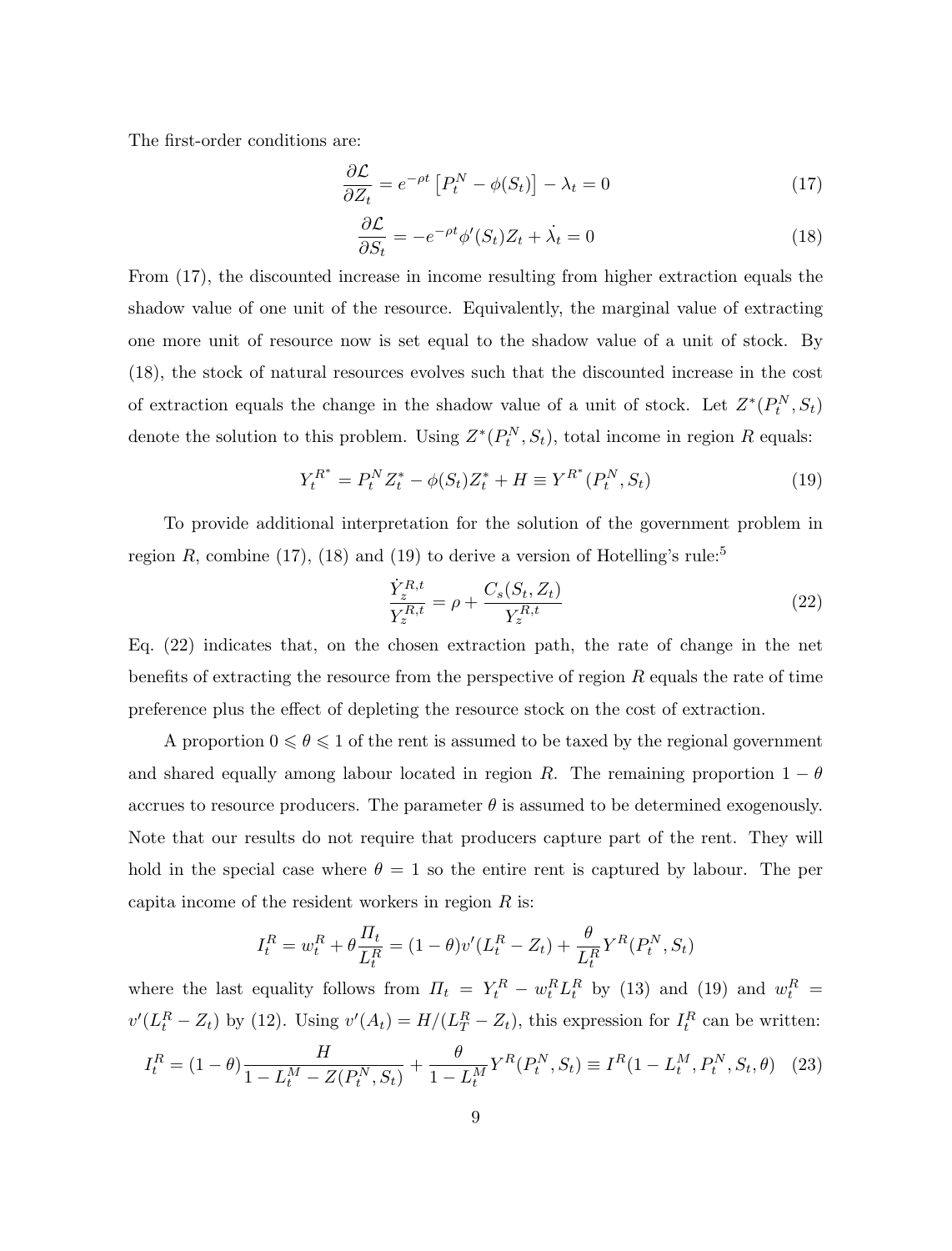From (23), we can readily verify that  $\partial I_t^R / \partial L_t^M > 0$  and  $\partial^2 I_t^R / \partial (L_t^M)^2 > 0$ . Hence, we have the following proposition.

**Proposition 1.** Assuming that i)  $v(A) = H\ln(A)$ , and that ii) the government of region R chooses the extraction rate to maximize regional income taking as given the allocation of population across regions  $L_t^R = 1 - L_t^M$ , then  $I_t^R$  is increasing and convex in  $L_t^M$ .

Per capita income in region R,  $I_t^R$ , as a function of  $L_t^M$  is depicted in Figure 1 for given values of  $P_t^N$ ,  $S_t$  and  $\theta$ .

## Interregional Allocation of Labour

At any point in time, there will be a migration flow towards the region with the highest per capita disposable income, as specified below. The long-run equilibrium allocation of labour will be such that incomes are fully equalized across regions. However, for any given resource stock  $S_t$ , there can be multiple equilibria, as illustrated in Figure 1. Depending on the initial distribution of labour, the economy may converge to equilibrium  $E_1$  where the manufacturing sector in region M operates under the traditional technology, or to equilibrium  $E_3$  in which the manufacturing sector uses the modern technology. In contrast to equilibria  $E_1$  and  $E_3$  which are stable, the equilibrium denoted by  $E_2$  is unstable. Starting at  $E_2$ , a small increase in  $L_t^M$  will induce further migration towards region M and convergence to allocation  $E_3$ . Similarly, a small decrease in  $L_t^M$  from  $E_2$  will lead to convergence to  $E_1$ .

Per capita income is higher in both regions at  $E_3$  than at  $E_1$ . This reflects the fact that the manufacturing sector uses the modern technology at  $E_3$ . The higher productivity of labour that results from increasing returns-to-scale in manufacturing leads to higher per capita income in both regions.

Transitional dynamics will involve a migration flow towards the region where the level of utility, or disposable income, is highest. However, labour mobility is assumed to be imperfect in the sense that the migration of workers requires time so that disposable income will not be equalized instantaneously. This is captured by assuming that the flow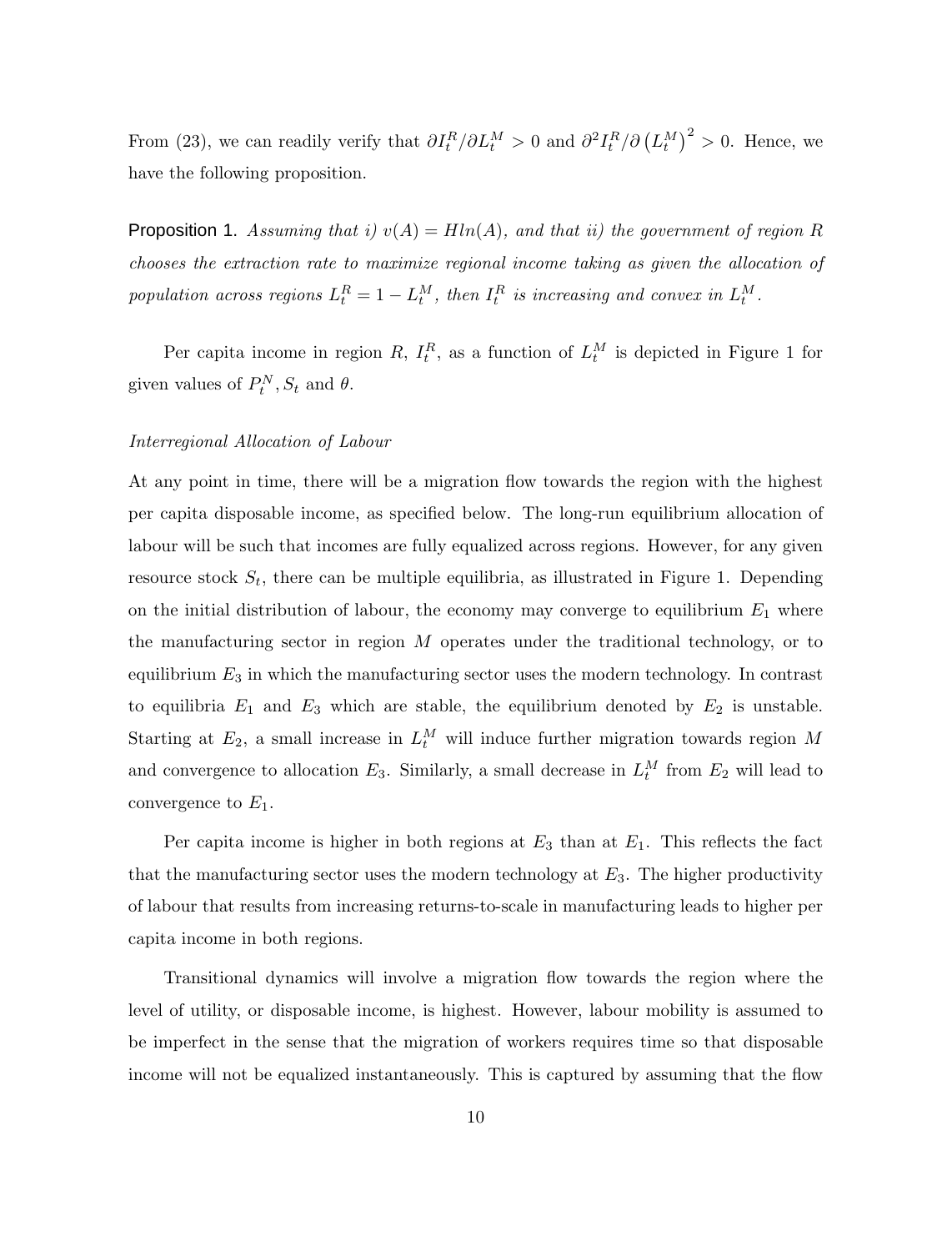of migration towards region  $M$  at time  $t$  is equal to the following:

$$
\dot{L}_t^M = \eta \left( I_t^M - I_t^R \right) \tag{24}
$$

where  $\eta$  reflects the speed of adjustment in the inter-regional allocation of labour. Using (11) and (23) for  $I_t^M$  and  $I_t^R$ , (24) becomes:

$$
\dot{L}_t^M = \begin{cases}\n\eta \left[ \mu - I_t^R (1 - L_t^M, S_t, P_t^N, \theta) \right] \equiv \Omega_0(L_t^M, S_t, P_t^N, \theta) & L_t^M < \hat{L}_M \\
\eta \left[ K \left( L_t^M \right)^\gamma - I_t^R (1 - L_t^M, S_t, P_t^N, \theta) \right] \equiv \Omega_1(\tau_M, L_t^M, S_t, P_t^N, \theta) & L_t^M \ge \hat{L}_M\n\end{cases}
$$
\n(25)

Differentiating  $\Omega_1(\cdot)$  in (25) and using (11), we obtain:

$$
\frac{\partial^2 \Omega_1}{\partial (L_t^M)^2} = \eta \left[ \frac{\partial^2 I_t^M}{\partial (L_t^M)^2} - \frac{\partial^2 I_t^R}{\partial (L_t^M)^2} \right] < 0 \tag{26}
$$

where the sign follows from noting that  $I_t^M$  is concave in  $L_t^M$  by (11) and  $I_t^R$  is convex in  $L_t^M$  by Proposition 1. Therefore,  $\Omega_1(\cdot)$  is concave in  $L_t^M$  as depicted in Figure 2.

For a given stock of natural resource  $S_t$ , migration towards region M will be positive  $(\Omega_1 > 0)$  if the population of region M is within the interval  $[\underline{L}^M, \overline{L}^M]$ , where we have assumed that  $\underline{L}^M > \widehat{L}^M$ . For values of  $L_t^M$  below  $\underline{L}^M$ , economies of scale in manufacturing are relatively small (or non-existent if  $L_t^M < \tilde{L}^M$ ) so the wage rate in region M is relatively low. For values of  $L_t^M$  above  $\overline{L}^M$ ,  $L_t^R$  is relatively low so the wage rate is relatively high. Thus, for values of  $L_t^M$  outside of  $[\underline{L}^M, \overline{L}^M]$ , there is a flow of migration towards region R.

The bounds of this interval,  $\underline{L}^M$  and  $\overline{L}^M$ , are the solutions to  $\varOmega_1(\tau_M,L_t^M,S_t,P_t^N,\theta)=$ 0. Using the expression that characterizes  $\Omega_1$  above, we can derive:

$$
\frac{\partial \underline{L}_t^M}{\partial S_t} > 0, \quad \text{and} \quad \frac{\partial \overline{L}_t^M}{\partial S_t} < 0
$$

This implies that a higher level of the natural resource stock  $S_t$  reduces the size of the interval  $[\underline{L}^M, \overline{L}^M]$  for which migration towards region M is positive and shifts the curve  $\Omega_1(\tau_M, L_t^M, S_t, P_t^N, \theta)$  downwards in the  $(L_t^M, \Omega_1)$ -space. Thus, we have the following:

**Proposition 2.** Assuming that  $(1/(\sigma(1 - \alpha))) - 1 \equiv \gamma < 1$ , the following holds: i.  $\Omega_1(\tau_M, L_t^M, S_t, P_t^N, \theta)$  is concave in  $L_t^M$ ; and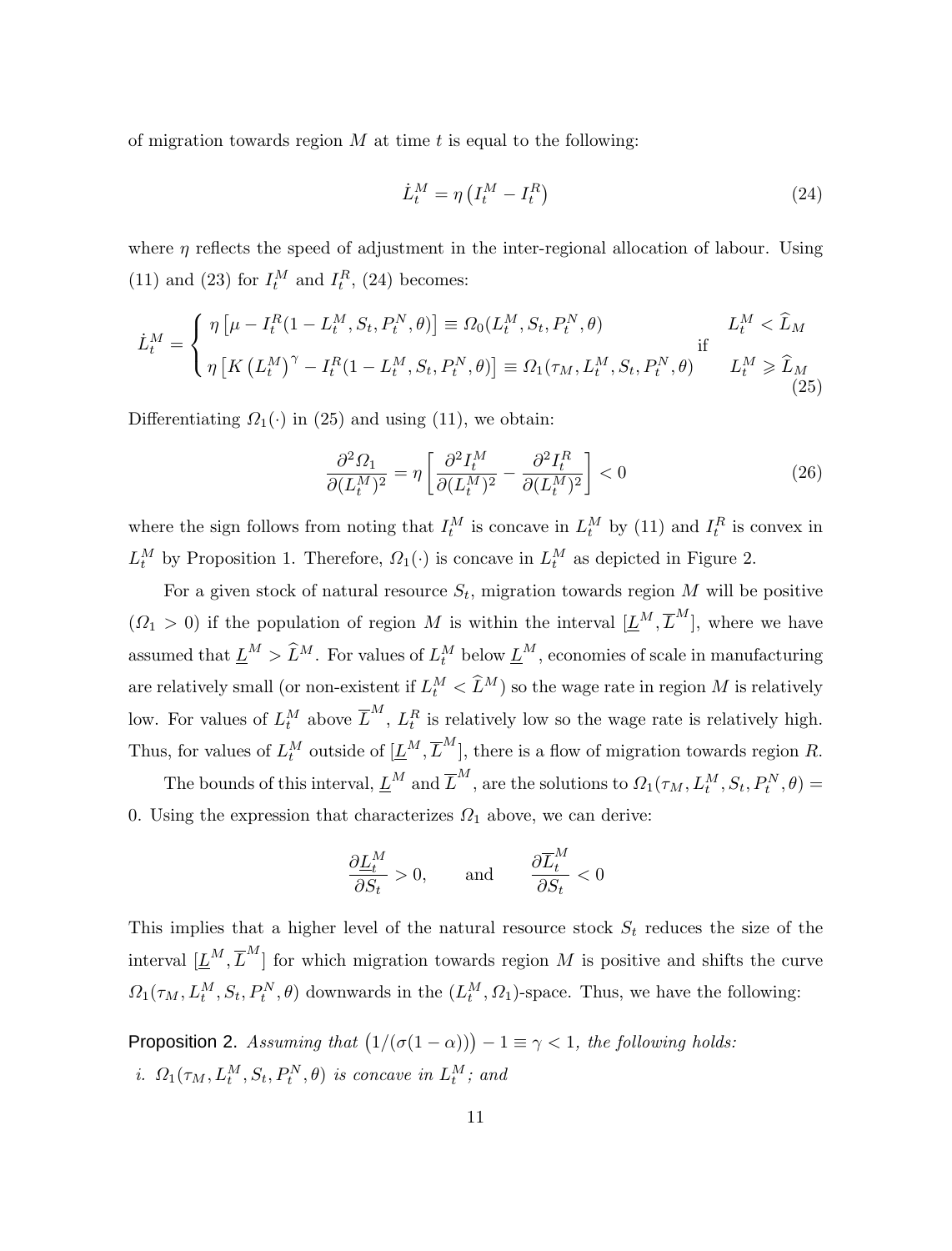ii.  $\partial \underline{L}_t^M/\partial S_t > 0$  and  $\partial \overline{L}^M/\partial S_t < 0$ , so an increase in  $S_t$  reduces the size of the interval  $[\underline{L}^M, \overline{L}^M]$  for which migration towards region M is positive.

The values of  $\underline{L}^M$  and  $\overline{L}^M$  correspond to a specific level of the stock  $S_t$ . By varying  $S_t$  we can trace out all combinations of  $S_t$  and  $L_t^M$  for which  $\Omega_1(\tau_M, L_t^M, S_t, P_t^N, \theta) = 0$ . The curve of  $\Omega_1(\tau_M, L_t^M, S_t, P_t^N, \theta) = 0$  is represented in the  $(L_t^M, S_t)$ -space in Figure 3. The curve of  $\Omega_0(L_t^M, S_t, P_t^N, \theta) = 0$  and transitional dynamics are also shown in Figure 3.

For initial combinations of  $L_t^M$  and  $S_t$  located below the  $\Omega_1 = 0$  curve, there will be a positive migration flow towards region  $M$  and the economy will converge in the longrun towards  $E_3$ . If the initial combination of  $L_t^M$  and  $S_t$  lies above the  $\Omega_1 = 0$  curve, the economy may converge towards  $E_1$  or  $E_3$  depending on whether the transition path crosses the  $\Omega_1 = 0$  curve or not. The economy is more likely to converge to  $E_1$  where the manufacturing sector uses the traditional technology if the initial stock of natural resource and the initial proportion of population located in region  $R$  are relatively high.

Using (23), it is straightforward to show that  $\partial \Omega_1(\cdot)/\partial P_t^N < 0$ . An increase in the price of natural resources will increase the rent captured by the residents of region R, both because the rent per unit of extraction increases and because a higher extraction rate will be chosen. In turn, this will induce a larger migration flow towards region  $R$  for any given value of the stock of natural resources  $S_t$  and any initial allocation of labour  $(L_t^M, L_t^R)$ . This also implies that if the price of natural resource increases, the set of initial conditions over  $(L_t^M, S_t)$  under which the economy converges to equilibrium  $E_3$  in the long-run will become smaller. In the short-run however, that is, for a given inter-regional allocation of labour, total income in the federation will increase.

From (23), we can also readily verify that  $\partial \Omega_1(\cdot)/\partial \theta < 0$ . Since the government of region  $R$  is assumed to set the extraction rate to maximize total regional income, the share of the rent captured by labour  $\theta$  does not affect the extraction rate. However, it does affect the incentives to migrate towards region R. Thus, an increase in  $\theta$  tends to shrink the set of initial conditions over  $(L_t^M, S_t)$  for which the economy converges to  $E_3$ , and vice-versa. In fact, for sufficiently low values of  $\theta$ , equilibrium  $E_1$  may not exist at all. To see this, simply note that for a given extraction rate, per capita income in region R decreases with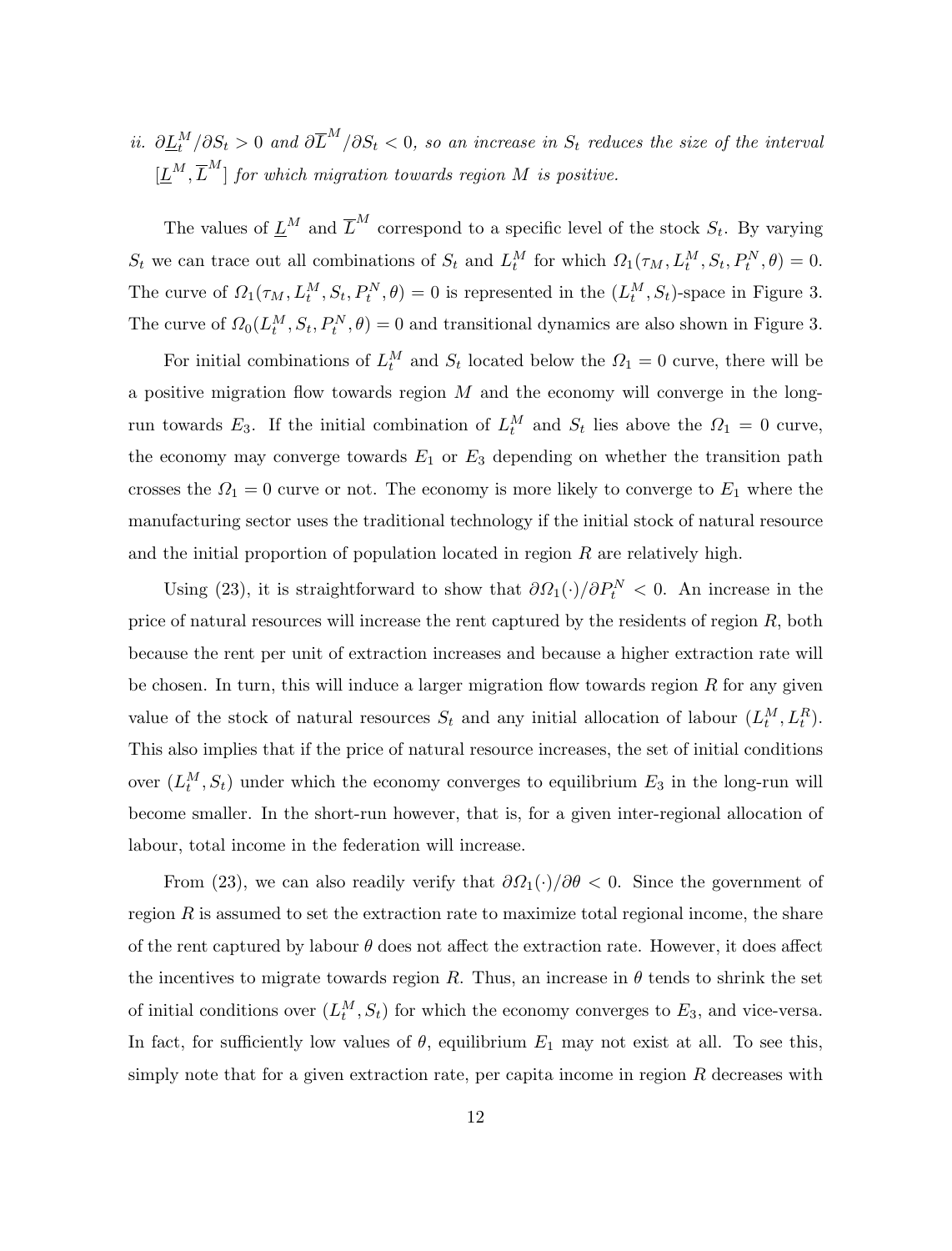the value of  $\theta$ . As a result, as  $\theta$  decreases, the curve labeled  $I_t^R$  in Figure 1 will shift downwards. For a sufficiently large shift, equilibria  $E_1$  and  $E_2$  may disappear, leading to a unique equilibrium.

The following proposition summarizes the main results of this section.

Proposition 3. Under decentralization, the economy exhibits the following properties:

- i. There exists multiple equilibrium allocations of labour each characterized by equal per capita disposable income in both regions;
- ii In the high-income equilibrium, the manufacturing sector uses the modern technology and generates increasing returns-to-scale;
- iii. An increase in the price of natural resources shrinks the set of initial conditions over  $(L_t^M, S_t)$  for which the economy converges to the high-income equilibrium  $E_3$ . Total income in the federation increases in the short run but may decrease in the long run; and
- iv. If the share of resource rents captured by producers increases, the set of conditions over  $(L_t^M, S_t)$  for which the economy converges to the high-income equilibrium becomes larger.

#### 4. The Constrained Federal Optimum

The constrained social optimum from the perspective of the federation is defined by the tax rate in region  $M$  and the path of natural resource extraction in region  $R$  that maximize the discounted flow of aggregate income in both regions. We characterize a constrained optimum in which extraction efficiency is achieved but not necessarily full efficiency in the allocation of labour, as discussed below. Total income for both regions in period  $t$  is:

$$
Y_t = K \left( L_t^M \right)^{\gamma + 1} + P_t^N Z_t - \phi(S_t) Z_t + H \tag{27}
$$

The first term on the right side of  $(27)$  is total after-tax income in region M, the second and third terms correspond to total income in the resource sector including the share of rents captured by producers, and  $H$  is total income in the agricultural sector. Because of the specific form assumed for  $v(A)$ , total income in the agricultural sector is independent of  $L^A$ . We therefore fix  $L^A$  at some arbitrary level, which implies that  $dL_t^M + dZ_t = 0$ .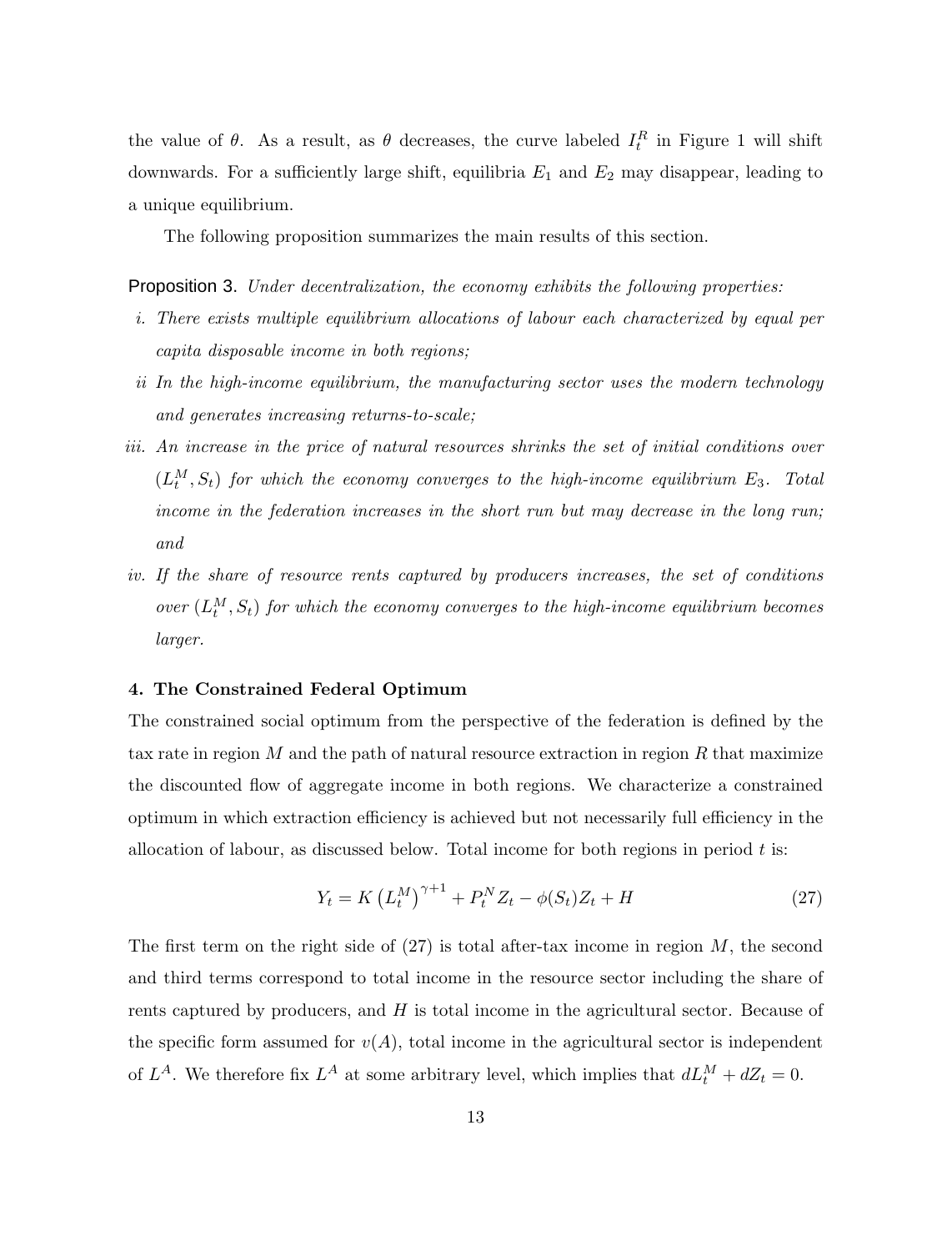The Lagrangian for the federal problem, given the constraint  $\dot{S}_t = -Z_t$ , is:

$$
\mathcal{L}(\tau_M, Z_t, S_t) = \int e^{-\rho t} \left[ K \left( L_t^M \right)^{\gamma+1} + P_t^N Z_t - \phi(S_t) Z_t + H \right] dt - \int \lambda_t [Z_t + \dot{S}_t] dt
$$

Using (16) and  $\lambda_t S_t |_{0}^{\infty} = 0$ , this can be rewritten as:

$$
\mathcal{L}(\cdot) = \int e^{-\rho t} \left[ K \left( L_t^M \right)^{\gamma+1} + P_t^N Z_t - \phi(S_t) Z_t + H \right] dt - \int \lambda_t Z_t dt + \int \lambda_t S_t dt
$$

Note that this problem is not subject to the migration condition. Since  $L^A$  is taken as given,  $dL_t^M = -dZ_t$ , so the time-path of  $Z_t$  determines the inter-regional labour allocation. It is straightforward to verify that the optimal tax rate is  $\tau_M^* = \alpha$ , the same as under decentralized policy-making. The first-order conditions on  $Z_t$  and  $S_t$  are (using  $dL_t^M$  =  $-dZ_t$ ):

$$
\frac{\partial \mathcal{L}}{\partial Z_t} = e^{-\rho t} \left[ P_t^N - \phi(S_t) - K(\gamma + 1) \left( L_t^M \right)^\gamma \right] - \lambda_t = 0 \tag{28}
$$

and (18) characterizing the evolution of the natural resource stock. Eq. (28) indicates that extraction at time  $t$  is set so that the discounted increase in aggregate income in region R that results from increasing the extraction rate minus the reduction in total income in region M resulting from the associated decrease in labour (since  $dL_t^M = -dZ_t$ ) is set equal to the shadow value of a unit of natural resources at time t.

Let  $Z^{**}(P_t^N, S_t)$  denote the solution to this problem. By comparing (28) to (17), it is clear that the extraction decision of the government of region  $R$  under decentralization is distorted relative to the constrained federal optimum. Condition (28) includes an additional term,  $K(\gamma + 1) (L_t^M)^{\gamma} > 0$ , corresponding to the impact of increasing  $Z_t$ , and the associated reallocation of labour towards region  $R$ , on the marginal product of labour in region  $M$ . The fact that the government of region  $R$  does not take this effect into account in its extraction decision implies that there is a tendency to over-extract the resource relative to the constrained federal optimum. In turn, this tendency to over-extract under decentralization makes it more likely that the economy converges to the low-income equilibrium in the long-run.

As under decentralization, we can combine (28) and (18) to derive a modified version of Hotelling's rule characterizing the constrained federal optimum:<sup>6</sup>

$$
\frac{\dot{Y}_z^t}{Y_z^t} = \rho + \frac{C_s(S_t, Z_t)}{Y_z^t}
$$
\n(31)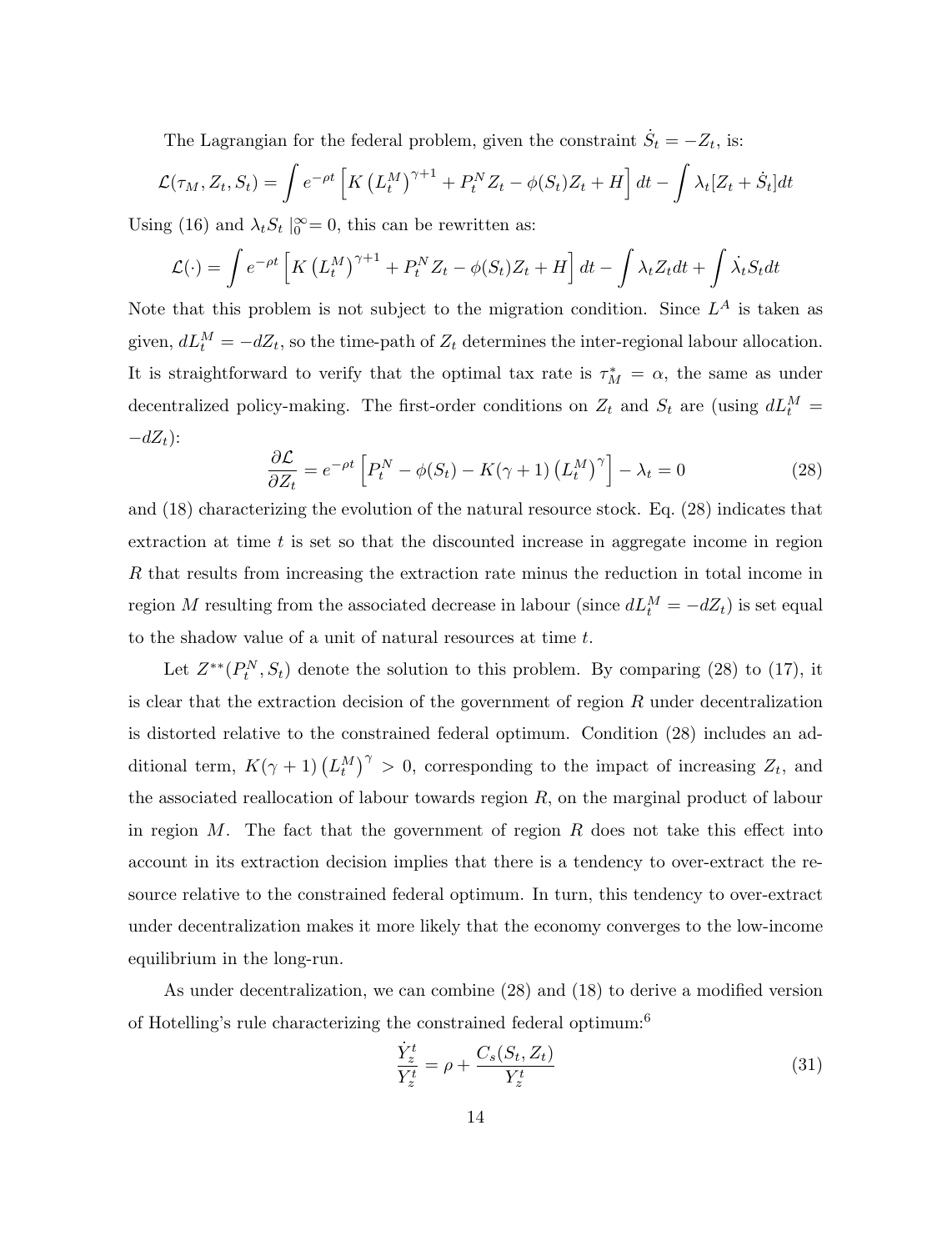Eq. (31) is similar to the Hotelling's rule derived under decentralization, although here the net marginal benefit of extracting takes into account the reduction in the marginal product of labour in region M that results from shifting labour to the resource sector. It is therefore a modified version of the standard Hotelling's rule since it integrates the interregional externality present in our model.

Note that in addition to the inefficiency of extraction under decentralization, the equilibrium is also subject to migration inefficiencies. Because of agglomeration externalities in the manufacturing sector, there will be too little labour located in region  $M$  even in the high-income equilibrium (i.e. at  $E_3$  in Figure 1). That will be the case even in the absence of any resource extraction. Moreover, as long as workers capture part of the natural resource rent, there will be incentives for rent-seeking migration towards region  $R$ , which will further distort the allocation of labour. These inefficiencies are exacerbated by the extraction inefficiency. The constrained federal optimum characterized above achieves extraction efficiency, but not migration efficiency.

The main results of this section are as follows.

# Proposition 4.

- i. The extraction decision of the government of region  $R$  is distorted relative to the constrained federal optimum, leading to a tendency to over-extract the resource under decentralization; and
- ii. In the constrained federal optimum, the inter-regional allocation of labour  $L_t^M$  and the stock of natural resources  $S_t$  evolve over time according to (31),  $\dot{S}_t = -Z_t$ , and in the long-run  $S_t \to 0$ ,  $Z_t \to 0$  and  $L_t^M \to 1 - L_t^A$ .

# 5. Conclusion

This paper analyzed a resource extraction problem in a federal setting with decentralized natural resource management and inter-regional labour mobility. The analysis showed that there are multiple equilibrium allocations of labour towards which the economy may converge in the long-run. Under decentralization, the government of the resource region tends to set an inefficiently high level of extraction relative to the constrained federal optimum, which makes convergence to the low-income equilibrium more likely. In contrast,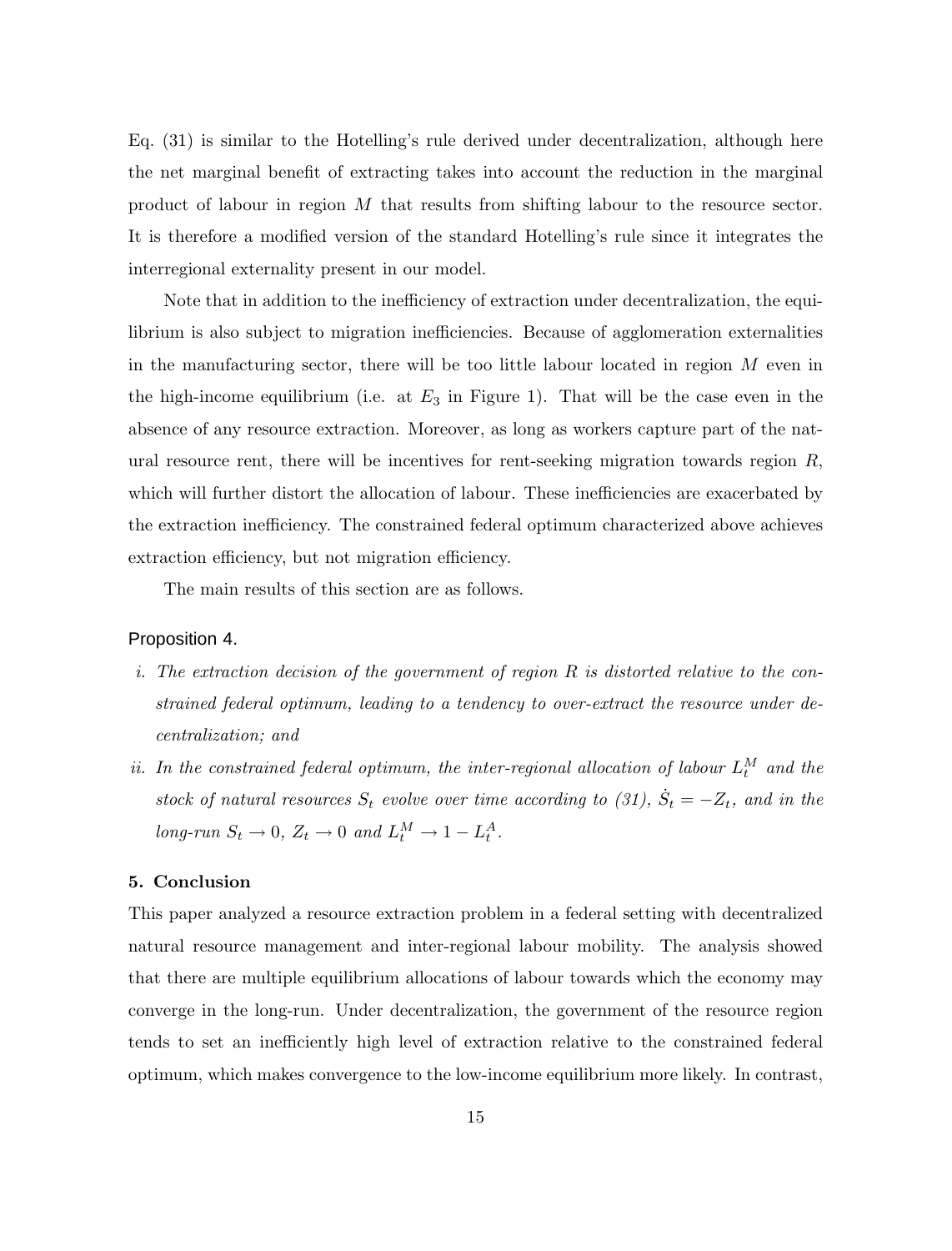the optimal extraction path from the perspective of the whole federation takes into account the impact of resource extraction on manufacturing production.

Two extensions would be worth pursuing. First, we could examine how a central government might intervene to induce the socially optimal levels of extraction and migration. Migration is inefficient because productivity in manufacturing is increasing in the number of workers and this benefit is not internalized in wages. Rents obtained by workers in the resource-producing region exacerbates this externality. The conventional remedy for migration inefficiency is a system of equalizing interregional transfers deployed by the federal government. Federal policies to correct the inefficiency of regional resource extraction are more controversial. In principle, the federal government could impose a tax on resource extraction to internalize this externality, though this would entail federal interference with regional resource extraction policies. The federal government could also affect migration and resource extraction indirectly by spending on infrastructure in the manufacturing region which would increase labour productivity and lead to greater employment in manufacturing.

Second, we could examine the incentives that the resource region might have to use some of the resource rents to invest in infrastructure in order to develop a manufacturing sector. Doing so would contribute to diversifying the resource region's economy but would tend to dilute economies of scale in the manufacturing region with potentially adverse effects on aggregate income in the federation.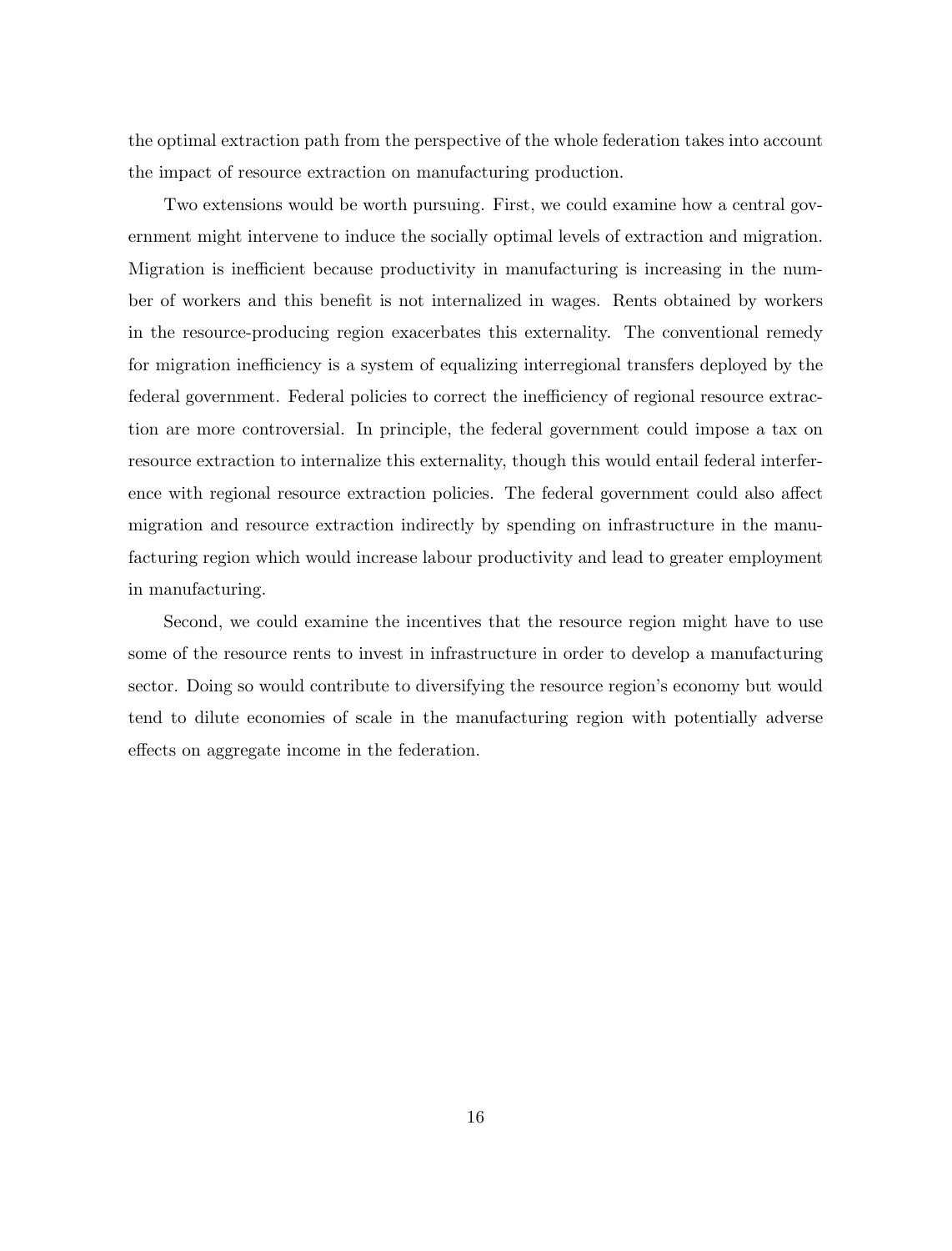#### Endnotes

1. The structure of the economy with a manufacturing sector exhibiting increasing returns to scale and a constant returns to scale agricultural sector is similar to that in Krugman (1991). Sachs and Warner (1999) consider a similar structure although they do not refer to the two sectors as manufacturing and agriculture.

2. Note that the after-tax wage rate appears on the left side of the condition above, rather than simply the wage rate, since the modern technology will only be adopted if workers are willing to move to the modern sector and that requires that the after-tax wage rate be greater than the marginal product of labour under the traditional technology.

3. Our main results do not rely critically on the assumption that the extraction cost depend on the remaining stock. Alternatively, we could consider a stock-independent cost function that would be convex in the instantaneous extraction rate.

4. Since the allocation of population is taken as given by regional governments, choosing policies to maximize total income or per capita income is equivalent.

5. Rearrange (17) and differentiate with respect to t to obtain  $\rho e^{\rho t} \lambda_t + e^{\rho t} \dot{\lambda}_t = \dot{P}_t^N$  $\phi'(S_t)\dot{S}_t$ . Substituting (17) and (18) on the left-hand side gives:

$$
\rho [P_t^N - \phi(S_t)] + \phi'(S_t) Z_t = \dot{P}_t^N - \phi'(S_t) \dot{S}_t
$$
\n(20)

Differentiate  $Y_t^{R*}$  in (19) by  $Z_t$  to give  $Y_z^{R,t}$  and then by t to get  $\dot{Y}_z^{R,t} = \dot{P}_t^N - \phi'(S_t)\dot{S}_t$ . Note also that

$$
\frac{\partial C(S_t, Z_t)}{\partial S_t} \equiv C_s(S_t, Z_t) = \phi'(S_t) Z_t
$$

Using these expressions, rewrite (20) as  $\rho Y_z^{R,t} + C_s(S_t, Z_t) = \dot{Y}_z^{R,t}$ , which gives (22).

6. The derivation is similar to that of equation (22). Differentiating (28) with respect to t, and substituting  $(28)$  and  $(18)$  in the resulting equation gives:

$$
\rho \left[ P_t^N - \phi(S_t) - K(\gamma + 1) \left( L_t^M \right)^\gamma \right] + \phi'(S_t) Z_t = \dot{P}_t^N - \phi'(S_t) \dot{S}_t - K(\gamma + 1) \gamma \left( L_t^M \right)^{\gamma - 1} \dot{L}_t^M
$$
\n(29)

Differentiating (27) by  $Z_t$  to give  $Y_z^t$  and then by t, we obtain:

$$
\dot{Y}_z^t = \dot{P}_t^N - \phi'(S_t)\dot{S}_t - K(\gamma + 1)\gamma \left(L_t^M\right)^{\gamma - 1} \dot{L}_t^M \tag{30}
$$

Using (21) and (30) in (29) gives (31).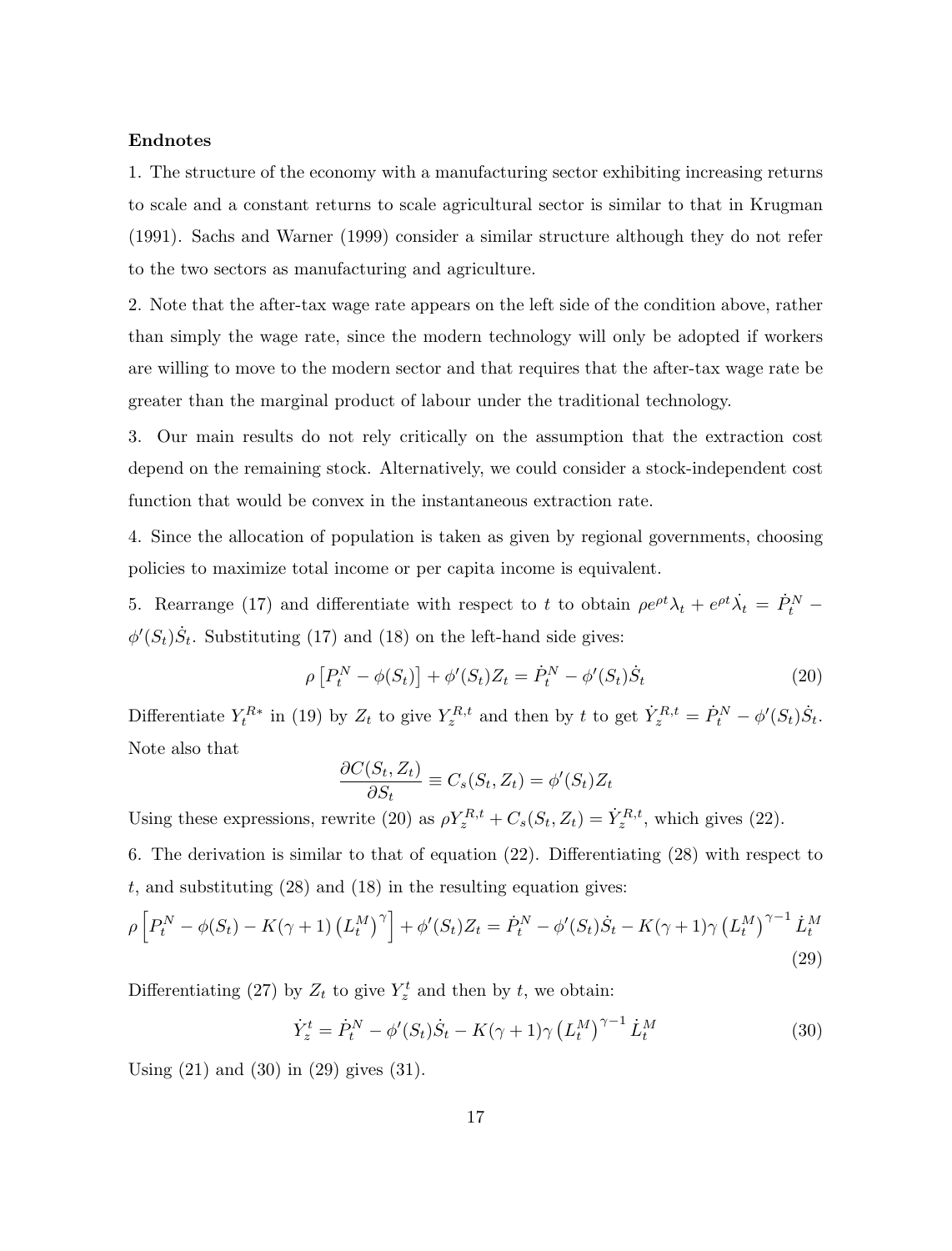## References

- Albouy, D. (2012), 'Evaluating the Efficiency and Equity of Federal Fiscal Equalization', Journal of Public Economics 96, 824–39.
- Baldwin, R. and P. Krugman (2004), 'Agglomeration, Integration, and Tax Harmonization', European Economic Review 48, 1–23.
- Boadway, R. and F. Flatters (1982), 'Efficiency and Equalization Payments in a Federal System of Government: A. Synthesis and Extension of Recent Results', Canadian Journal of Economics 15, 613–33.
- Bucovetsky, S. (2005), 'Public Input Competition', Journal of Public Economics 89, 1763– 87.
- Corden, W. M. and J.P. Neary (1982), 'Booming Sector and De-industrialisation in a Small Open Economy', Economic Journal 92, 825-48.
- Flatters, F., V. Henderson and P. Mieszkowski (1974), 'Public Goods, Efficiency, and Regional Fiscal Equalisation', Journal of Public Economics 3, 99–112.
- Gordon, R. (1983), 'An Optimal Taxation Approach to Fiscal Federalism', Quarterly Journal of Economics 97, 567–86.
- Krugman, P. (1987), 'The Narrow Moving Band, the Dutch Disease, and the Competitive Consequences of Mrs. Thatcher: Notes on Trade in the Presence of Dynamic Scale Economies', Journal of Development Economics 27, 41–55.
- Krugman, P. (1991), 'Increasing Returns and Economic Geography', Journal of Political Economy 99, 483–99.
- Mitsui, K. and M. Sato (2001), 'Ex Ante Free Mobility, Ex Post Immobility, and Time-Consistent Policy in a Federal System', Journal of Public Economics 82, 445–60.
- Murphy, K., A. Shleifer and R. Vishny (1989), 'Industrialization and the Big Push', Journal of Political Economy 97, 1003–1026.
- Raveh, O. (2012), 'Dutch Disease, Factor Mobility, and the Alberta Effect The Case of Federations', Hebrew University of Jerusalem, mimeo.
- Sachs, J. and A. Warner (1999), 'The Big Push, Natural Resource Booms and Growth', Journal of Development Economics 59, 43–76.
- Sachs, J. and A. Warner (2001), 'The Curse of Natural Resources', European Economic Review 45, 827–838.

van der Ploeg, F. (2011), 'Natural Resources: Curse or Blessing?', Journal of Economic Literature 49, 366-420.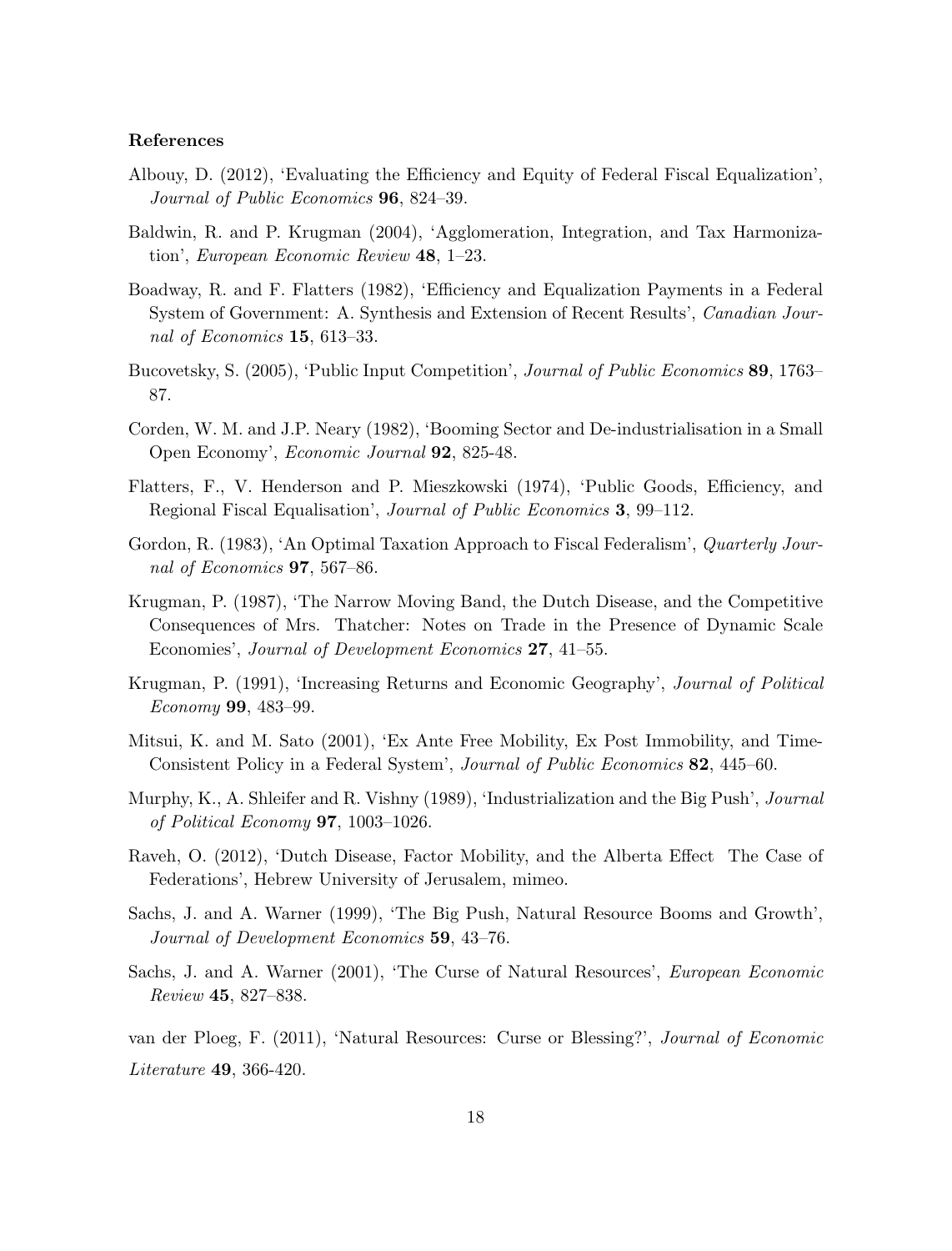

Figure 1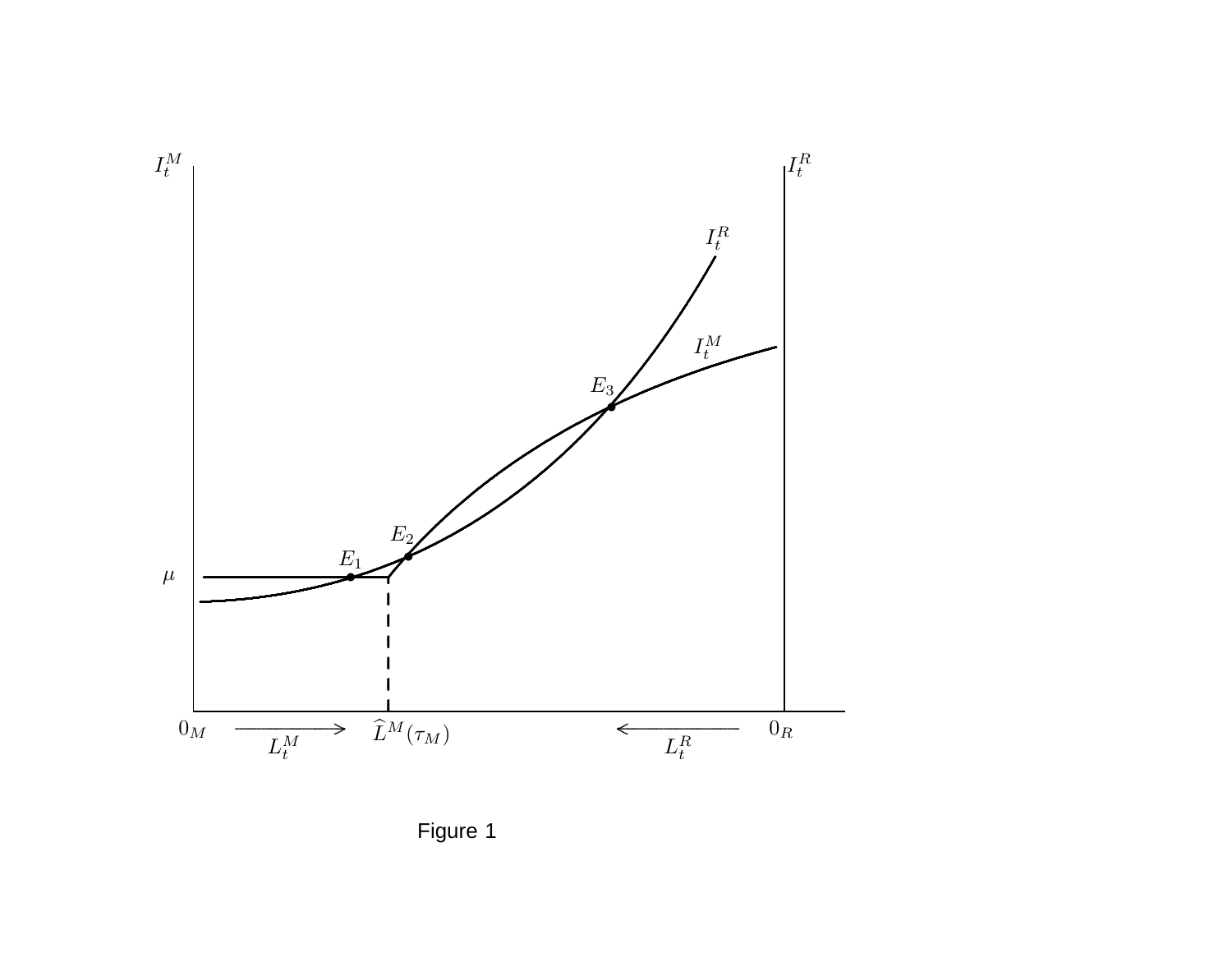

Figure 2